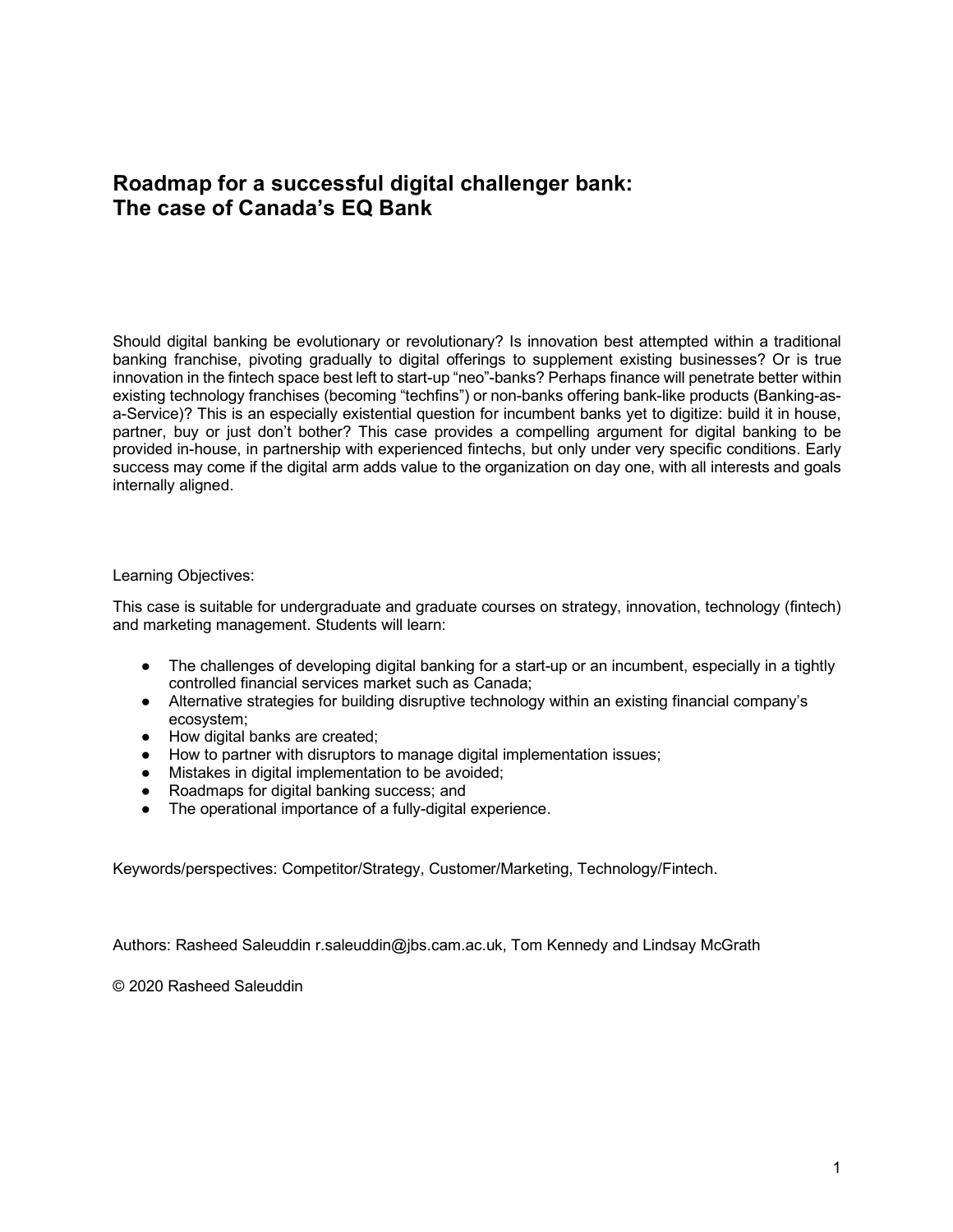# **Executive summary**

Equitable Group (TSX: EQB) has declared itself Canada's Challenger Bank. Though it is one of the two major players in the non-prime mortgage lending space in Canada, it is not a full service retail bank, and therefore it can not rely on inexpensive retail deposits.

Equitable has historically funded itself through non-sticky (both easy and likely to be withdrawn) and expensive third-party originated (brokered) large retail deposits and bank-provided wholesale backstop funding.<sup>1</sup> The firm has a pressing need to diversify and stabilize its funding sources while reducing funding costs for its currently approximately \$12 bn in alternative mortgage lending.

The obvious solution to attract more deposits is to buy, start, partner with or merge with a full-service retail bank. Yet the Canadian retail banking system is oligopolistic and almost impossible to compete with.

This case documents the results of Equitable's decision to establish a digital direct-to-consumer bank, EQ Bank, created totally in house, with a new team, a new culture and separate budget.

With a blank slate, partnerships with third party fintechs ensured that EQ was fully digital from day one, and not just another pretty Application Programming Interface (API) fronting legacy systems and legacy problems.

Equitable's digital effort can already be judged a success, especially in an oligopolistic and heavily regulated market where the "Big Six"<sup>2</sup> incumbents maintain significant market power. EQ Bank has successfully addressed its key initial drivers of "going digital", improving their funding mix and cost, and now has the opportunity to cross sell the firm's traditional products along with those of new mostly-digital partners.

This case documents the strategy, actions and results of the EQ Bank journey. It specifically reveals that fintech can be successful if it is, in the first instance, a solution to a problem rather than a problem to be solved.

Digital banking may succeed where it offers the most value-added to the entire organization, rather than when it attempts to disrupt traditional banking by going toe-to-toe with well-entrenched incumbents with competitive advantages or competing directly with startups with Amazon- and Uber-like deep pockets and ambitions.

The conditions for success need to be carefully considered, however. Success may be best assured by creating a new team with a new culture of innovation, yet with full support from top management and the board.

 <sup>1</sup> "Equitable Group Inc at National Bank Financial Services Conference - Preliminary", *Fair Disclosure Wire; Linthicum*, 25 March 2014.

 $2$  Canada's largest six banks make up approximately 90% of the Canadian market for financial services.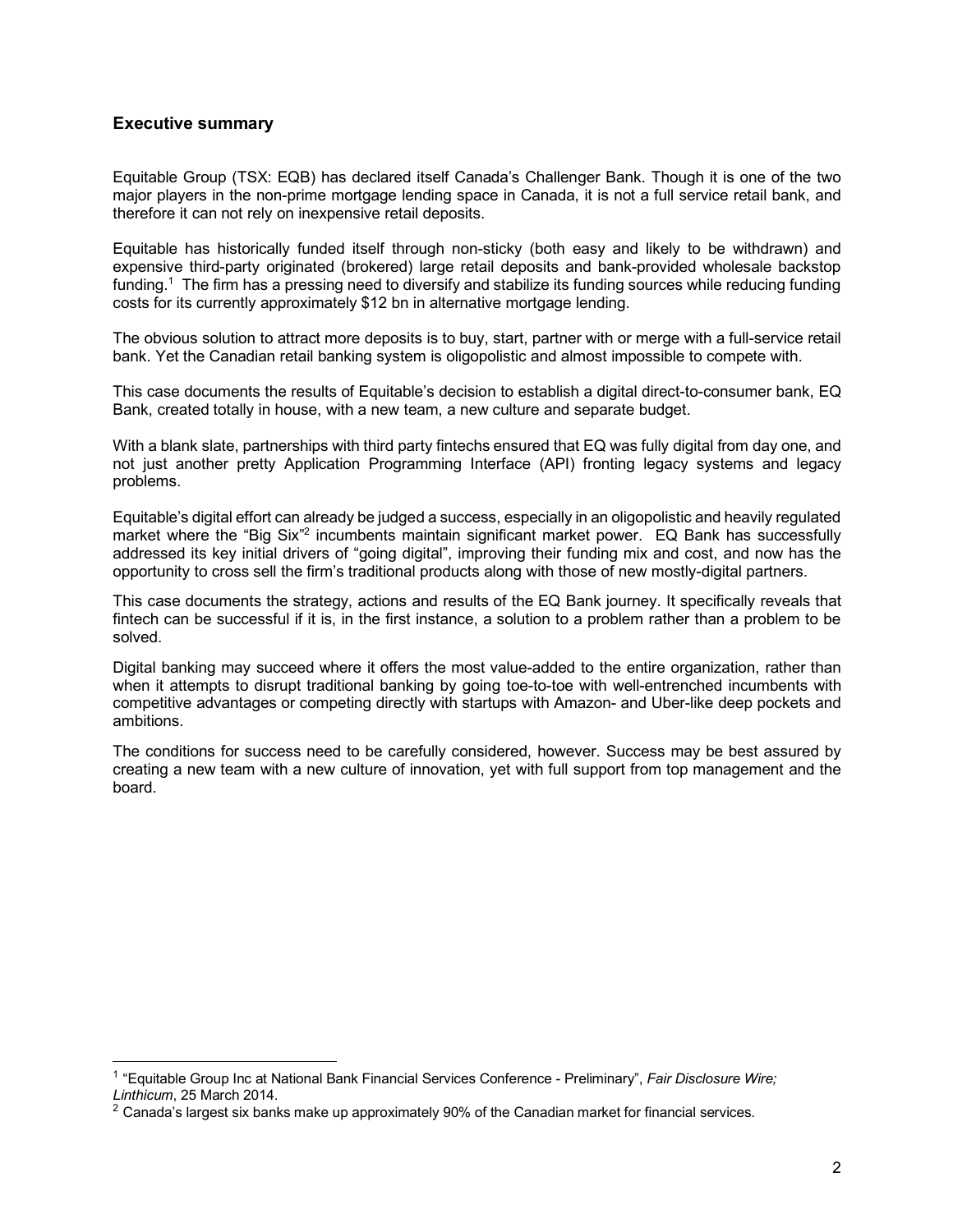# **Introduction**

*Should digital banking be evolutionary or revolutionary? Is innovation best attempted within a traditional banking franchise, pivoting gradually to digital offerings to supplement existing businesses? Or is true innovation in the fintech space best left to start-up "neo"-banks? Perhaps finance will penetrate better within existing technology franchises (becoming "techfins") or non-banks offering bank-like products (Banking-asa-Service)? This is an especially existential question for incumbent banks yet to digitize: build it in house, partner, buy or just don't bother?*

# *A funding problem*

Though the Canadian financial system and mortgage markets survived almost unscathed, the Global Financial Crisis was a reminder–if one was needed–to new CEO Andrew Moor that alternative mortgage lender Equitable Group was overly-dependent on others for the funding of its primary business. Full service banks with insured deposits were the best able to ride out the systemic storm of 2008-9.

Several years later, in 2017, allegations of wrongdoing threatened the firm's biggest competitor and again roiled Equitable's funding markets. The effects of the resulting liquidity crunch revealed the additional idiosyncratic dangers of relying on non-sticky short-term funding, mostly sourced through third parties.

#### *An oligopolistic market*

CEO Moor knew the firm needed to "ensure that we always have access to liquidity and aren't beholden to big distributors that we see increasingly consolidated".<sup>3</sup> How could this be accomplished given the highly oligopolistic nature of Canadian banking, where customer acquisition and retention costs are high? The only answer was to not compete directly with the largest banks, and that could only be accomplished by going fully digital. The options for expansion online, however, are many, and fraught with problems, as demonstrated herein.

Countless fully-digital and branchless challenger banks have appeared globally, especially in countries with a regulatory focus on competition in the sector. Unicorns (multi billion dollar companies) include Revolut, N26, Monzo and OakNorth, yet very few have achieved any significant market penetration, and still fewer are profitable, or –arguably– have a clear road to profitability.<sup>4</sup> Indeed, some are questioning the future and long-term feasibility of online challenger banking, especially now that an increasing number of incumbents are focusing their attention on their digital offerings.

Like the "neo" bank start-ups, **EQ Bank**, Equitable's digital bank that is the subject of this case, is addressing a client base that prefers a modular and integrated user experience ("UX") that is only available digitally while also being attracted to the higher rates offered by the challengers. While an efficient interface and millennial-targeted marketing can attract customers away from incumbents, however, the costs of starting up a new bank combined with high customer acquisition and retention costs mean that revenue gains do not necessarily translate into income.

#### *The digital solution*

What is unique among the Canadian challengers is how Equitable has mostly avoided the issue of strategy sustainability by focusing on the very real benefits of more efficient funding for the firm's primary business.

By locating its innovative bank within the larger organization, Equitable can focus on so much more than an immediate profitability within the new business. In fact, digital retail banking has already provided some very tangible benefits relating to the finding of its loan origination platform, including funding diversification

 <sup>3</sup> "Equitable Group Q4 2015 Earnings Call." http://eqbank.investorroom.com/events-webcasts?item=29. See also "Equitable Group Annual 2014 Financial Summary," http://eqbank.investorroom.com/presentations?cat=12.<br><sup>4</sup> Marcus Bank, for example, has lost \$ 1.3 bn since 2016, and faces significant headwinds, even as its deposit base

is growing rapidly. In the UK, challenger Metro Bank reported a loss for the most recent quarter and curtailed its previously ambitious expansion plan. UK digital challenger Revolut lost GBP 100 mn even as it trebled its retail customer base. It needed two further funding rounds (August) in 2020.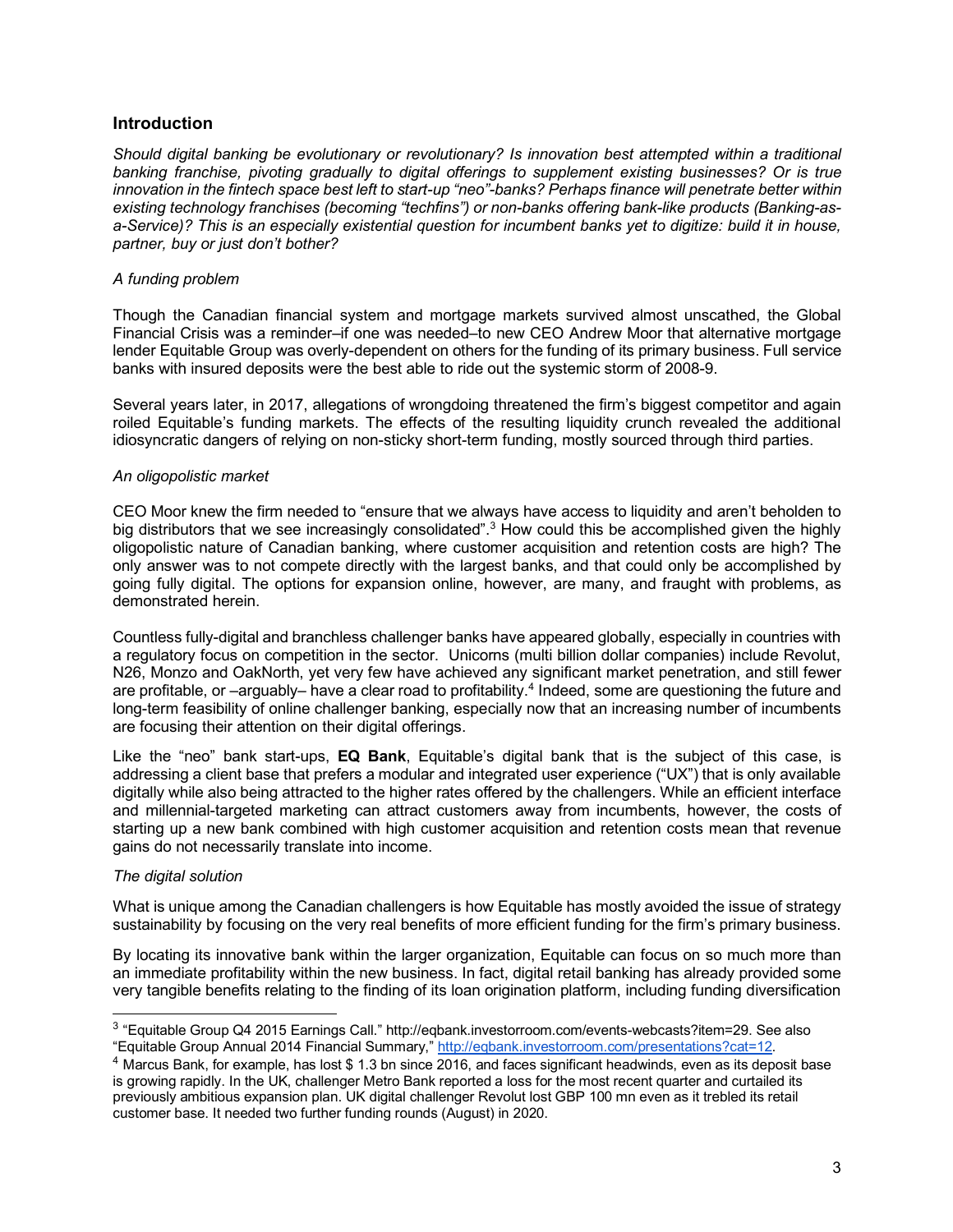and cost reduction. Given time and resources, EQ Bank can now additionally focus on being a relevant fully-digital competitor in the "traditional" banking market, driving top line revenue growth and therefore profitability.

Covid has accelerated growth in digital banking through customer demand, aided by recent technological improvements. Even if headwinds threaten the asset side of Equitable's business, the focus on lowering costs and diversifying funding through digital banking has resulted in a more efficient and likely stickier liability side.

Below we discuss the context and justification for Equitable's move into digital banking, how the process is being managed and what the future may hold, for EQ Bank specifically and for banking in Canada in general.

# **Equitable Group, Canada's "challenger bank"**

Equitable Bank is currently the ninth largest (federally-chartered) Schedule I bank as measured by assets in Canada, with over \$29.3 bn (2019) of loans under management (LUM). Equitable's business model differs from the dominant "Sched I's" in that it is the primary lender in non-prime, or "alt-A", mortgages in Canada. Alt-A mortgages are a large part of Equitable' lending business, accounting for 38% of LUMs.

Whereas prime mortgages can be funded cheaply through securitization, Alt-A mortgages must be held on the balance sheet of the lender. Without a full-service retail bank, Equitable relies on third parties to originate "brokered" deposits. Such deposits are very rate-sensitive, and there is significant risk of withdrawal (see Box 1). As such, such finding is expensive and, in times of market stress, highly volatile.

# **Figure 1: Comparing assets under management - Equitable Group (EQB), Home Capital (HCG) and Royal Bank (RBC, largest of the Big Six)**



Growth in Assets Under Management, 2010 = 100

Source: Company Reports.

The concept of "challenger bank" originated in the UK, where banking regulation focused on increasing competition after the Global Financial Crisis allowed new entrants to challenge the oligopolistic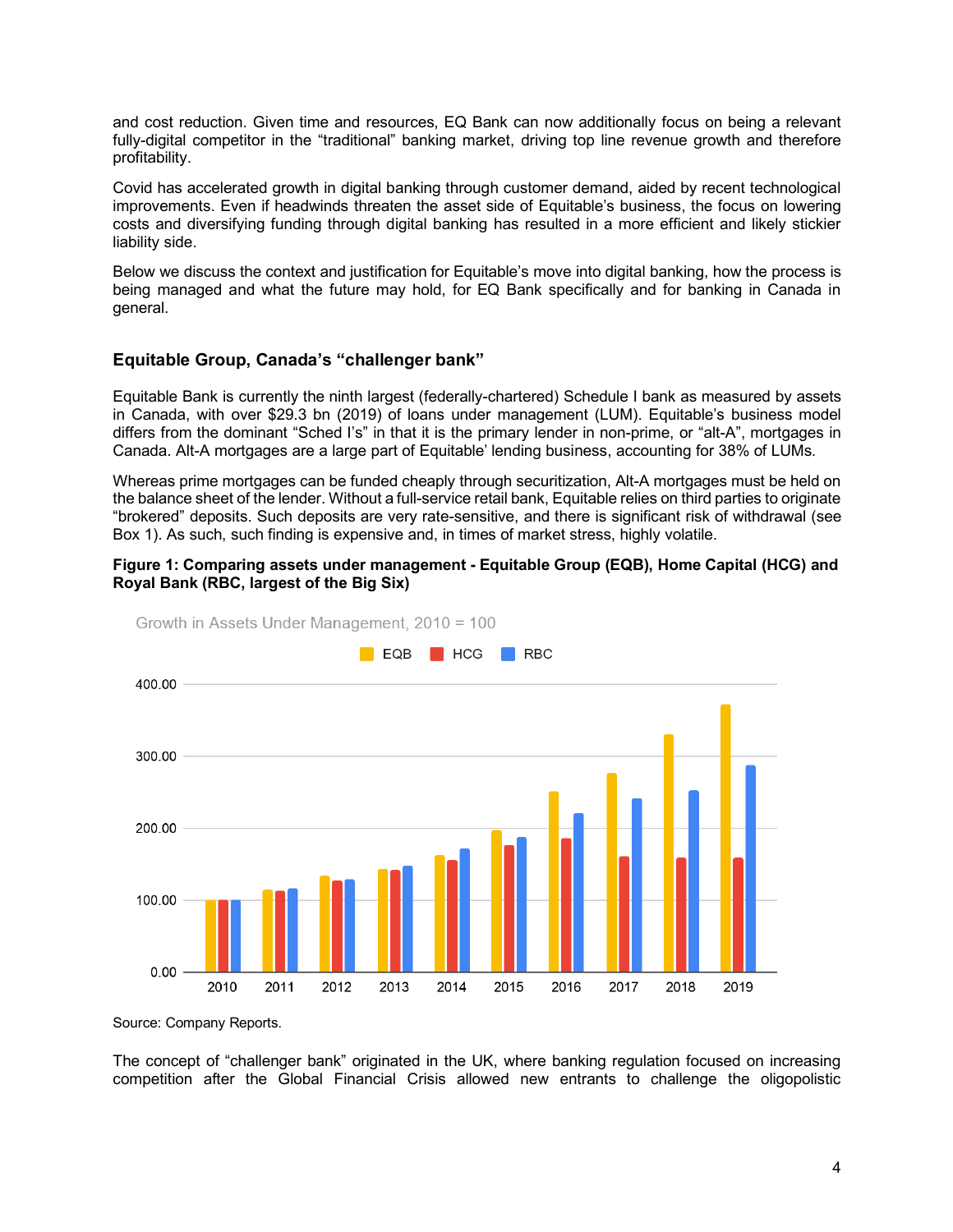incumbents.5 Though Equitable is an incumbent financial institution in its niche product areas–non-prime mortgages ignored by the larger banks– Equitable branded itself "Canada's Challenger Bank" in 2016, indicating its aspirations to disrupt the Canadian financial industry. Equitable also differs from the entrenched Sched I incumbents and Equitable's biggest competitor, Home Capital, in that LUMs are still growing rapidly (Figure 1 - with a constant annual growth rate (CAGR) averaging 14.26% over the last ten years), and this has translated into outperformance in the stock market (Figure 2).

There are two main challenges for any challenger bank in Canada. The first is that competing for new customers is expensive and in some cases futile (see "The Canadian banking customer", below). The second issue is that these hard-to-obtain retail customers provide the incumbent banks with inexpensive and sticky funding for other activities.



#### **Figure 2: Equitable (EQB) Price v Home Capital and Canadian Banking Index**

Source: Yahoo Finance.

#### *Funding costs*

While prime mortgages can be funded through mortgage backed securities ("MBS" in Figure 3) or the Canada Mortgage Bond programme ("CMB"), non-prime mortgages are ineligible for government guarantees and therefore must generally be funded "on balance sheet" ("Brokered Term GICs" in Figure 3). Therefore, unlike the major Canadian financial institutions, Equitable relied on – and to a now lesser extent continues to rely on – wholesale (incumbent bank-provided) funding and brokered (retail) term deposits to fund its mortgage origination businesses. This is because historically the alternative lenders did not generally have government-insured deposit-taking capabilities. Additionally, retail customers have been reluctant to change banks, even if offered better value in terms of higher deposit rates. Lower costs or better service. As a result, the industry relied upon intermediaries such as the large Schedule I banks, with their massive deposit bases as well third-party deposit brokers for what continues to be extremely expensive funding (Figure 3). There are two problems with this "B2B" funding mix. For one, it is far from assured that this mix of funding will be stable enough to continue through any economic downturn or bad news cycle for

 <sup>5</sup> Nicholas Megaw. "UK's bank challengers are fading in fight with big four." *Financial Times.* 29 September 2019. https://www.ft.com/content/77ef93ec-e100-11e9-9743-db5a370481bc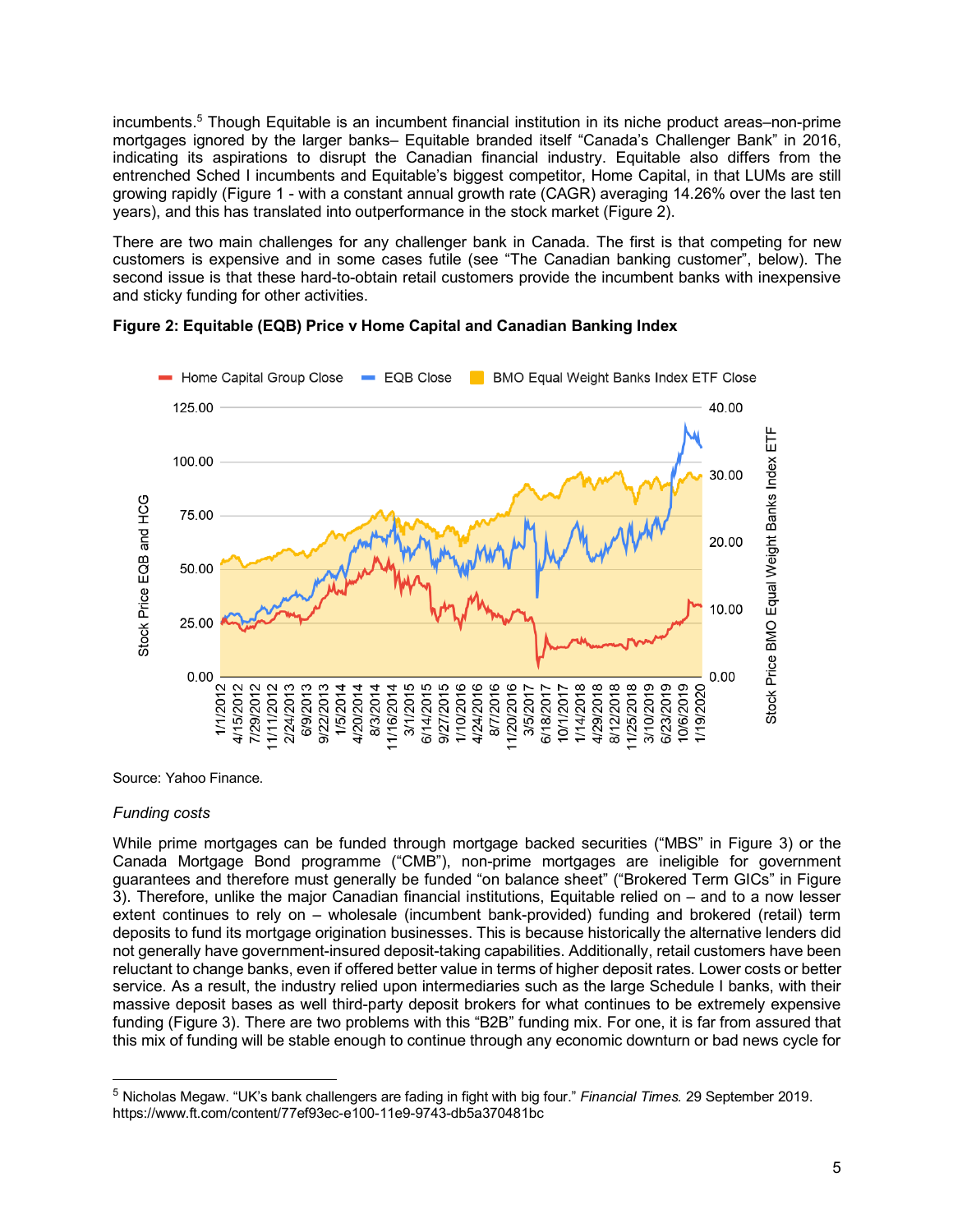the industry or the firm. Additionally, this results in a higher cost of funds than its prime lending competitors, the big Sched I banks.



#### **Figure 3: Equitable Funding Sources: 2010**

Source: "Q4 Report: Three and Nine Months Ended December 31, 2019." http://eqbank.investorroom.com/download/EQB-Q4+2019+vFinal+Feb+24.pdf

This competitive disadvantage versus Sched I incumbents is also an issue if the banks with cheaper and stickier financing enter the Equitable's main businesses, or acquire its competitor, HomeCap. An alternative mortgage lender with much lower costs would be a formidable adversary.

#### *Risk of bank runs*

A higher cost of funds than the Big Six is only one challenge for Equitable's funding mix. The other is that deposits at full service banks are quite "sticky", whereas brokered certificates and deposits are not (Box 2). The 2017 run on Home Capital (Box 1) cost the Equitable's biggest challenger dearly. Equitable, however, also suffered. Equitable's wholesale line of credit from the larger Schedule I banks increased in price by 0.30%. In addition, the new facility featured a 0.75% commitment fee and a 0.50% standby fee, resulting in a cost of funds approximately 0.60% higher than alternative sources.<sup>6</sup> Equitable never used this line but the standby and commitment fees were punitive. The result hit earnings hard: Q2 EPS fell \$0.42 per share. Coming so soon after wholesale funding came under threat in 2007, when Equitable was much smaller, the Home Capital run was a valuable lesson. Diversifying funding is a long-term survival requirement. Additionally, such diversity can bring cost savings in the form of lower interest rates.

#### *Towards a better funding solution*

Digital banking was to be the solution for the funding issues, above. Many hurdles remained, however. The first of those is the competitive landscape in Canada's financial services industries. Operating under the same license, EQ Bank and Equitable Bank both have their deposits guaranteed up to the legal threshold by the Canadian Deposit Insurance Company (CDIC). In terms of risk, therefore, EQ offers the same security as any of the incumbents. **It has nevertheless been extremely difficult for fintechs to acquire deposits and assets under management, for the reasons given below.**

 <sup>6</sup> Niall McGee. "Home Capital loses \$300-million in market value after OSC allegations." *Globe and Mail.* 17 April 2017.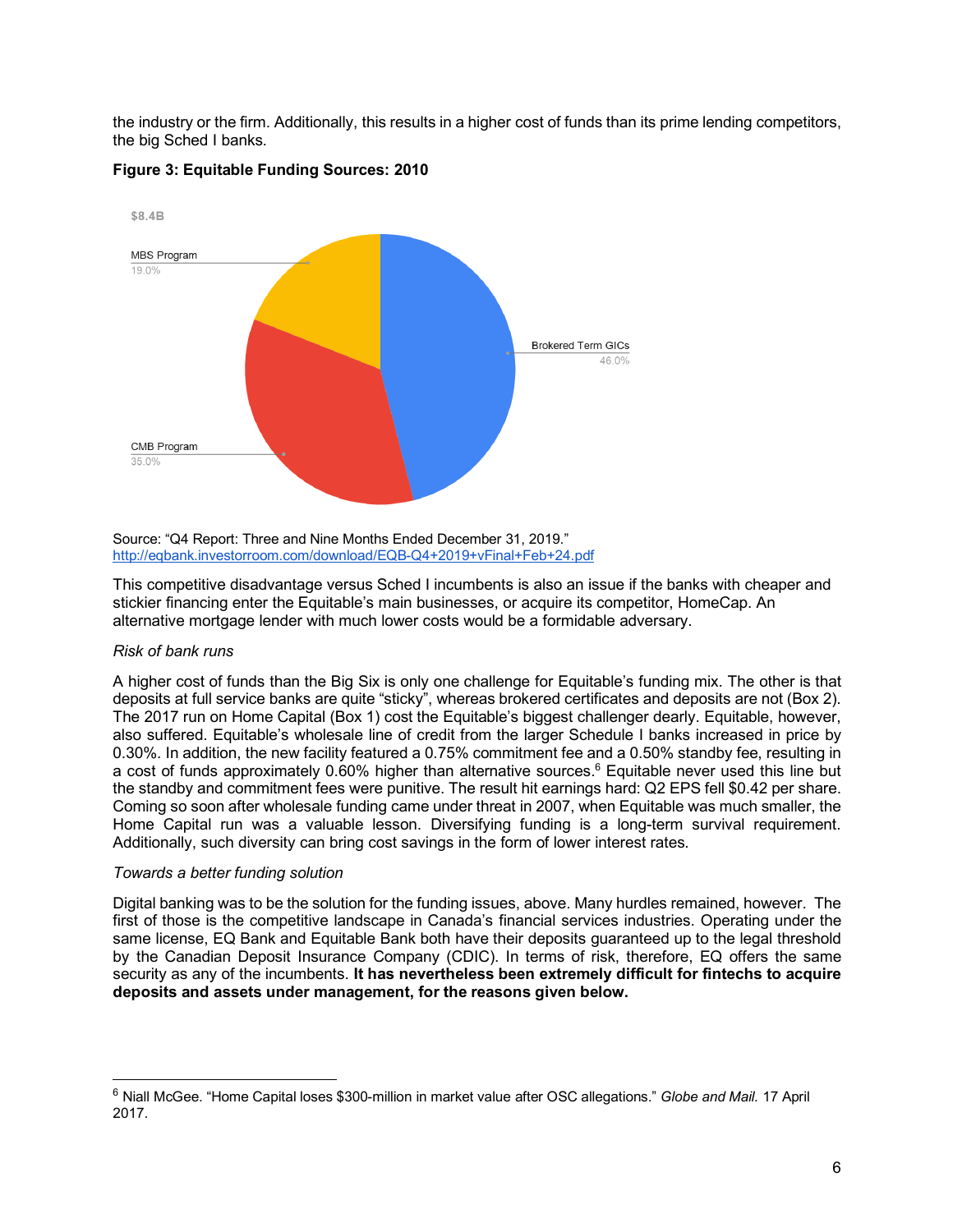#### **Box 1. The run on Home Capital**

Home Capital Group Inc. (HCG-TSX) operates a similar lending business to Equitable through its principal subsidiary, Home Trust.

In 2017, Home Capital was almost entirely funded by a wholesale loan from one of the Big Six and short-term high interest savings accounts. This lack of diversification was tested when HCG ran into trouble due to OSC accusations of malfeasance. The result was a run on the bank as funding lines were closed and retail investors withdrew their deposits. Retail funding fell from \$1.4 bn to just under \$400 mn within a week. HCG's eventual bailout came at a significant cost, with Berkshire Hathaway stepping in as a new shareholder at a substantial discount; and a Canadian pension plan providing a \$2 bn line of credit at onerous rates. Equitable, too, had to prove to the market it was not experiencing a liquidity crisis by paying over the odds for a similar \$2 bn backstop funding facility. Funding woes forced Home Cap to curb originations, an event from which the firm is still recovering (Figures 2 and 3). Home Capital's 2017 woes and the crisis in 2008, are important lessons: as much as possible, long term investments should be funded with "sticky" liabilities. Traditionally, Canadian bank deposits and securitizations have provided that stability.

# **The Canadian banking customer**

Retail deposit-taking over the internet varies from "branchless" fully-digital "neo" (start-up) banks to new internet- and even mobile-friendly interfaces to access traditional banking services at incumbent institutions. Digital money began with bank card services and ATMs, and online banking evolved as broadband became available in the 1990s.

Fully digital banking is a much more recent phenomenon. Just how digital the entire process is depends on each company's strategy. While early online services were focused on reducing costs, today's digital banking is driven primarily by changes in consumer demand.7 If you are a "millennial", chances are you already do the majority of your banking online, generally via mobile.<sup>8</sup> There is a growing number of savers who are not only early adopters of technology, they often–though far from always–prefer not to interact in person or even on a voice line. 75% of those surveyed in 2019 by PWC would be happy to save at a bank without branches. In fact, anyone can benefit from digital banking, especially in this age of COVID-19. The share of digital banking at one traditional player leapt from 25% to 75% since the COVID crisis.<sup>9</sup>

Currently, smartphone-accessible services are the major focus, with the holy grail being fully digital support infrastructure ensuring low-cost and seamless processing for both the bank and the customer.

Canadian consumers of all ages have embraced digital technology in their daily life. A 2019 survey conducted by the Canadian Bankers Association found that 91% of Canadians responded that banking technology made their lives more convenient, and 88% believed that it improved their bank's service.<sup>10</sup> Canadians are increasingly relying on digital, and crucially, mobile methods in order to conduct and manage everyday banking and financial transactions. Online banking is popular among every generational segment (60% for the Silent generation, 62% for Boomers and 53% for Gen X). However, millennials lead the pack

 <sup>7</sup> David Schiff, Ashish Jain, Scott Evoy, and Greta Lovenheim Capps. "PwC 2018 Digital Banking Consumer Survey.Pdf, Interview, Q&A.". PricewaterhouseCoopers. June 2018.

https://www.pwc.com/il/he/bankim/assets/2018/PwC%202018%20Digital%20Banking%20Consumer%20Survey.pdf. <sup>8</sup> PwC Digital Consumer Research. "2019 Consumer Digital Banking Survey." PricewaterhouseCoopers. June 2019. https://www.pwc.com/us/en/industries/financial-services/library/pdf/pwc-consumer-digital-banking-survey-2019.pdf. <sup>9</sup>lbid.

<sup>&</sup>lt;sup>10</sup> Abacus Data and Canadian Bankers Association, "How Canadians Bank | Focus: How Canadians Bank," Bi-Annual Survey, Focus (Canadian Bankers Association, March 13, 2019), https://cba.ca/technology-and-banking.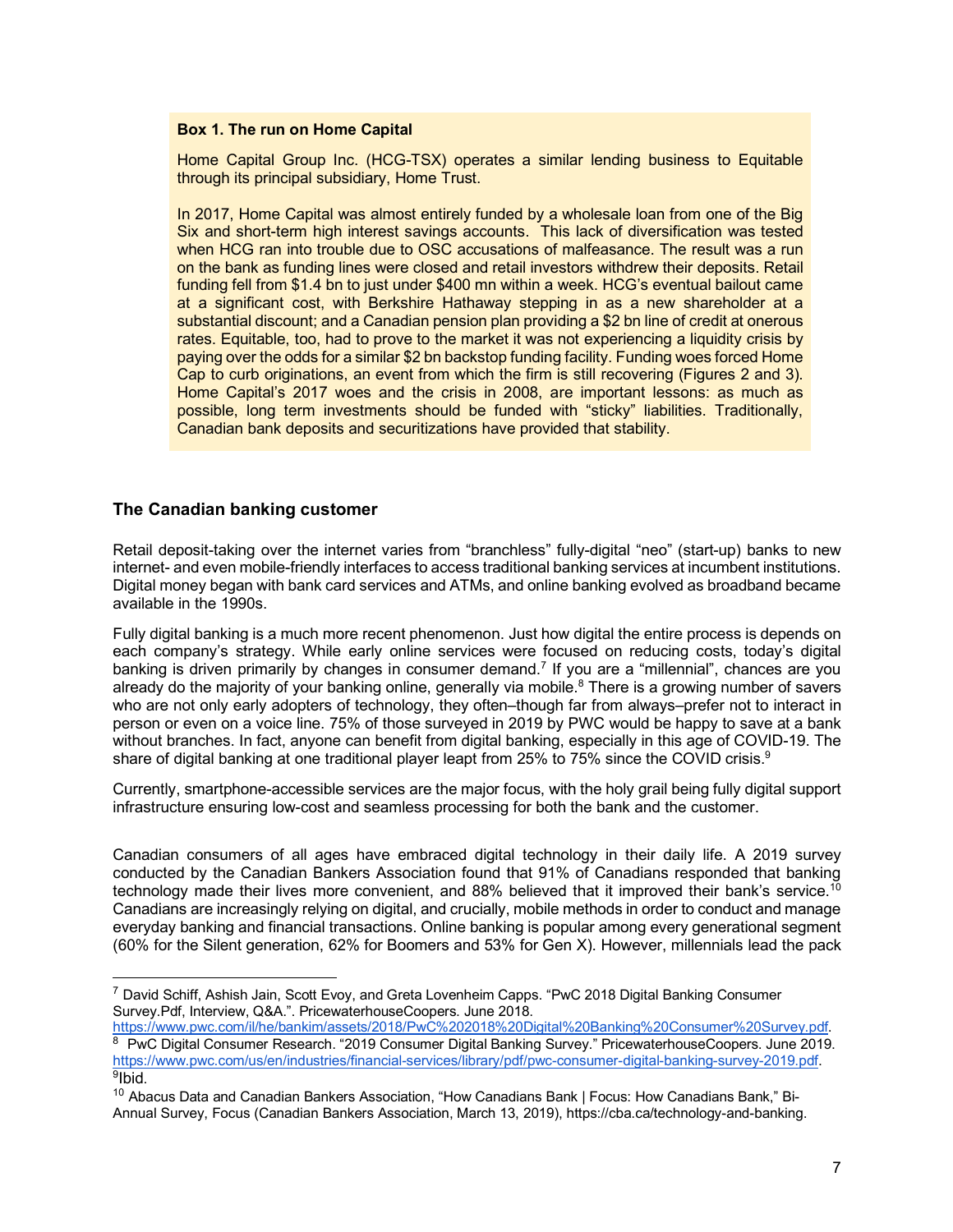in terms of their increasing reliance on app-based (i.e., mobile) banking methods: 36% app-based and 41% online.11 Gen Y and Z, for example, are most likely to hold a digital account and most likely to open one in the near future, according to one Canadian study (Figure 4). Apps are the future of banking, and this frames the crux of the issue surrounding the limitations of traditional banks versus fintech and the advantages of their challenger banking counterparts.

# **Box 2. Customer loyalty and sticky deposits in Canada**

Traditionally, banks in general and Canadian banks in particular have come to rely on customer inertia. Moving accounts was so difficult and time consuming that sticky customers could be relied on to pay more or receive less than the best offers in the marketplace without fear of their moving to competitors. This means that challengers have generally needed to pay well above Big Six for funding as well as pay additional marketing, on-barding and retention costs as compared to the large incumbents. Additionally, the customers most likely to switch to a challenger are likely candidates to leave should they find a better deal elsewhere. Altogether, challengers face high acquisition costs of customers, have to offer a better deal than elsewhere, and risk higher churn if their products do not remain best-in-breed. How long is that sustainable for a stand-alone challenger?

# **Figure 4: Do you have an account with a digital-only bank?**



Digital Bank Adoption by Generation

Results of a survey of 2,013 nationally representative Canadian adults in October, 2019

Source: Richard Laycock. "Digital Banking Adoption." *Finder CA* (blog). 21 April 2020.

In the context of digital disruption, however, it is also important to remember that Canadian consumers are least likely to sever their banking ties with traditional institutions. In fact, at worst, Canadians are indifferent towards their bank--the majority stating they were "ok" with their bank vs "I love" or "like" (Box 2). The Canadian retail customer is less focused on value than in other countries, resulting in a remarkably slow exodus from cumbersome savings accounts with high fees and, as of September 2020, almost zero interest

 $11$  Ibid.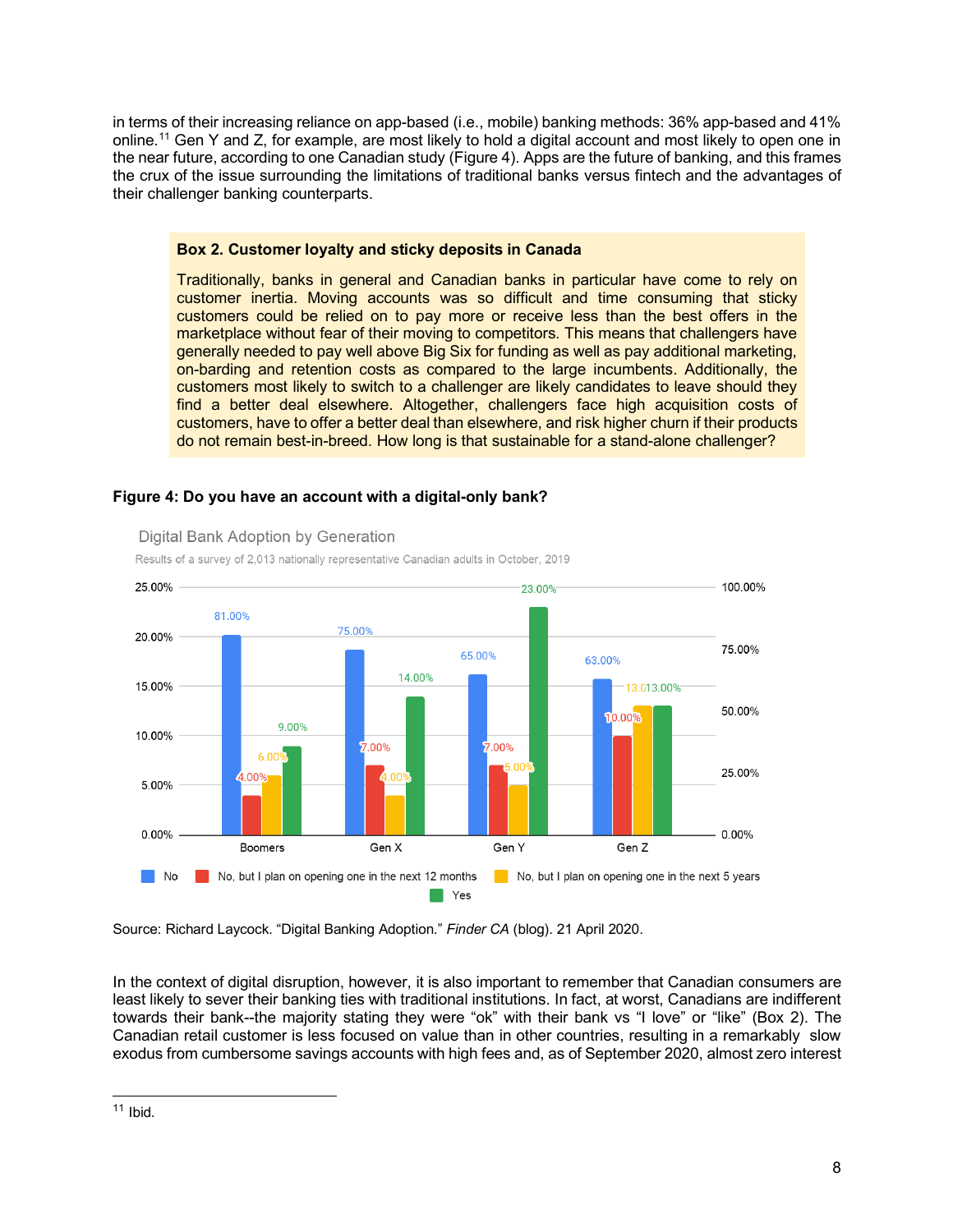rates.<sup>12</sup> Teaser rates and referral fees may encourage some customers to move, yet uneconomic propositions are unsustainable for challengers in the long run, and in any event have yet to make a serious indent into the traditional banks.

In theory, mobile and desktop interfaces allow for the creation of nodes where customers can access a variety of financial services, and switch between them, with low frictions. For example, one of the main selling points for digital banking is the ability to make every dollar "at rest" either earn interest or offset highcost debt. Dan Dickinson calls this single platform management, or a "hub" account.13 Bill paying, borrowing and repayment, international transfers, e-commerce and friends-and-family payments, investing and savings can, in theory, all be accessed from the same API, even if different companies provide each service.

To succeed in this app-centric future, traditional banks must fully embrace the customer-centric approach. Intelligent banking "will be a bank that will seamlessly and digitally offer a whole range of services to its customers, with payments as the glue to hold it all together—services that are personalized, proactive, relevant, convenient and safe; services that fully exploit data, analytics and intelligence."14 Traditionally, however, financial services are not set up in a way to allow for cross-selling and low-friction, painless transfers. This creates a conundrum for any financial services firm. The degree of automation behind the scenes of a pretty UX varies tremendously across the banking industry. However, it turns out that seamless execution for the customer is best supported by a seamless and scalable fully-digital platform. The back end has to function to execute what the front end promises in terms of ease and use and timely execution. Otherwise costs will soar, delays will occur and customers will be disappointed: a toxic trio that could result in the termination of the digital effort due frustrations on both sides, customer and bank.

The technological infrastructure required is API-driven, leverages big data and machine learning capabilities, automates system development and update processes, and is cloud-native. This is the antithesis to legacy banking infrastructures, which rely on outdated technology (COBOL was invented in the fifties), and siloed customer data. Additionally, the sheer size and scope of organizational hierarchy, risk-averse corporate cultures, and product-centric approaches do not lend themselves well to the agility required of banking in a digital ecosystem dependent on agility, faster time to market, and pre-emptive response to trends in consumer preferences.

# **The Canadian bank landscape**

Over their hundreds of years of history, the Big Six have developed habits and methods of banking which are deeply ingrained into their systems. The benefit of being born closer to or during the digital era, like most challenger banks, is that the technological foundations were built upon easily upgradeable core banking systems. Traditional banking institutions often use core banking systems that are impossibly difficult to upgrade as they utilise outdated programming language, which reaches down to every level. Switching core banking systems is oftentimes not a realistic or cost-effective solution. One expert equates the magnitude of the problem with "performing open-heart surgery" because "you have to keep the bank alive – you can't shut down the operations and ask your customers to come back in three years' time. You have to continue maintaining the day-to-day activities and at the same time, implement new systems, integrate with other solutions, train all your staff, move all your data from the legacy systems, reconcile everything and make sure all of it works and is compliant."<sup>15</sup>

<sup>&</sup>lt;sup>12</sup> Marc Ferriera. "In a Low-Interest-Rate World, High-Interest Savings Proving a Big Winner for Smaller Banks." *Financial Post.* 25 March 2020. https://business.financialpost.com/investing/in-a-low-interest-rate-world-high-interest-

<sup>13</sup> Dan Dickinson. "How I Bank Now," LinkedIn, *How I Bank Now (blog), October 7, 2017,* https://www.linkedin.com/pulse/how-i-bank-now-dan-dickinson/.

<sup>14</sup> Kanika Hope. "Build Greenfield: How Traditional Banks Are Breaking the Mould." *International Banker.* 16 September 2019. https://internationalbanker.com/banking/build-greenfield-how-traditional-banks-are-breaking-themould/.

<sup>15</sup> Kathleen Boyle. "BANK X: The New New Bank." Citi GPS: Global Perspectives & Solutions (Citigroup). March 2019. https://www.citibank.com/commercialbank/insights/assets/docs/2019/Bank-X.pdf.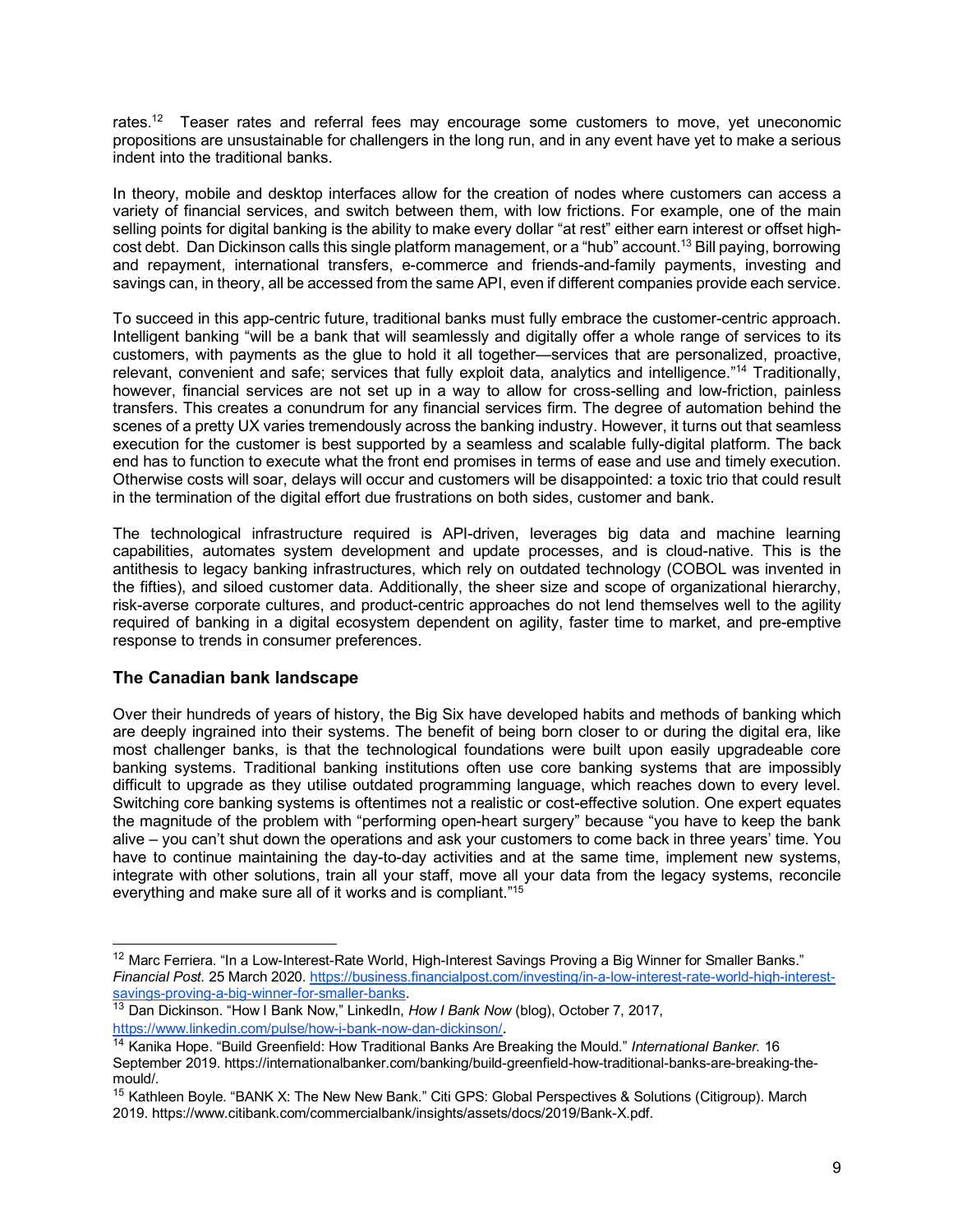As legacy systems and regulatory hurdles prevent larger firms from easily pivoting to using new technology, in many countries a new wave of neo-banks have been tempted to enter previously well-gated financial markets, such as credit cards, money transfers, lending and foerign exchange. Deposit taking, however, has posed more of a challenge, even in countries with more competition than Canada.



#### **Figure 5. Digital banking in Canada**

Dominant Incumbent

Independent from Dominant Incumbent

The earliest fully-digital branchless challenger banks–such as OakNorth and Starling–have revolutionized consumer-facing banking by growing a scalable and flexible tech infrastructure backing a user-friendly API. Such new technology also allows for rapid change. Adding a partner or re-scaling has been made easier with the entry of new service providers. Growth in the sector has been phenomenal, as the demand for fully-digital platforms is the result of many societal changes.

Supply has kept pace with demand, primarily due to regulatory pressures in countries such as the UK for increased competition and, especially government-mandated open banking and payments. Open banking requires the incumbents to make certain data portable to other financial service providers, even competitors. Simultaneously, incumbent banks in Europe have been distracted by the effects of the global financial crisis in 2008-9 and the subsequent demands to improve controls and reporting.

Canada's experience is different. Threats of open banking have yet to become reality, and the primary Canadian regulator appears to favour the status quo of oligopoly.16 Additionally, the inflexibility of licensing (either you are a bank or not) in Canada has somewhat deterred stand-alone neo-banks. Canadian banks were also less affected by the 2008-9 crisis, and did not lose their focus on the profitability of the retail sector. As a result and as previously mentioned, Canadian banks don't have to compete on price, and rarely compete on service.

 $16$  This Canadian bank oligopoly is viewed positively by regulators as it is easier to monitor a few large players. Lawrence Pruss."The Differences Between Banking in the US and Canada." *The Financial Brand*. 2 October 2015. https://thefinancialbrand.com/54467/comparing-united-states-canadian-banking-systems/.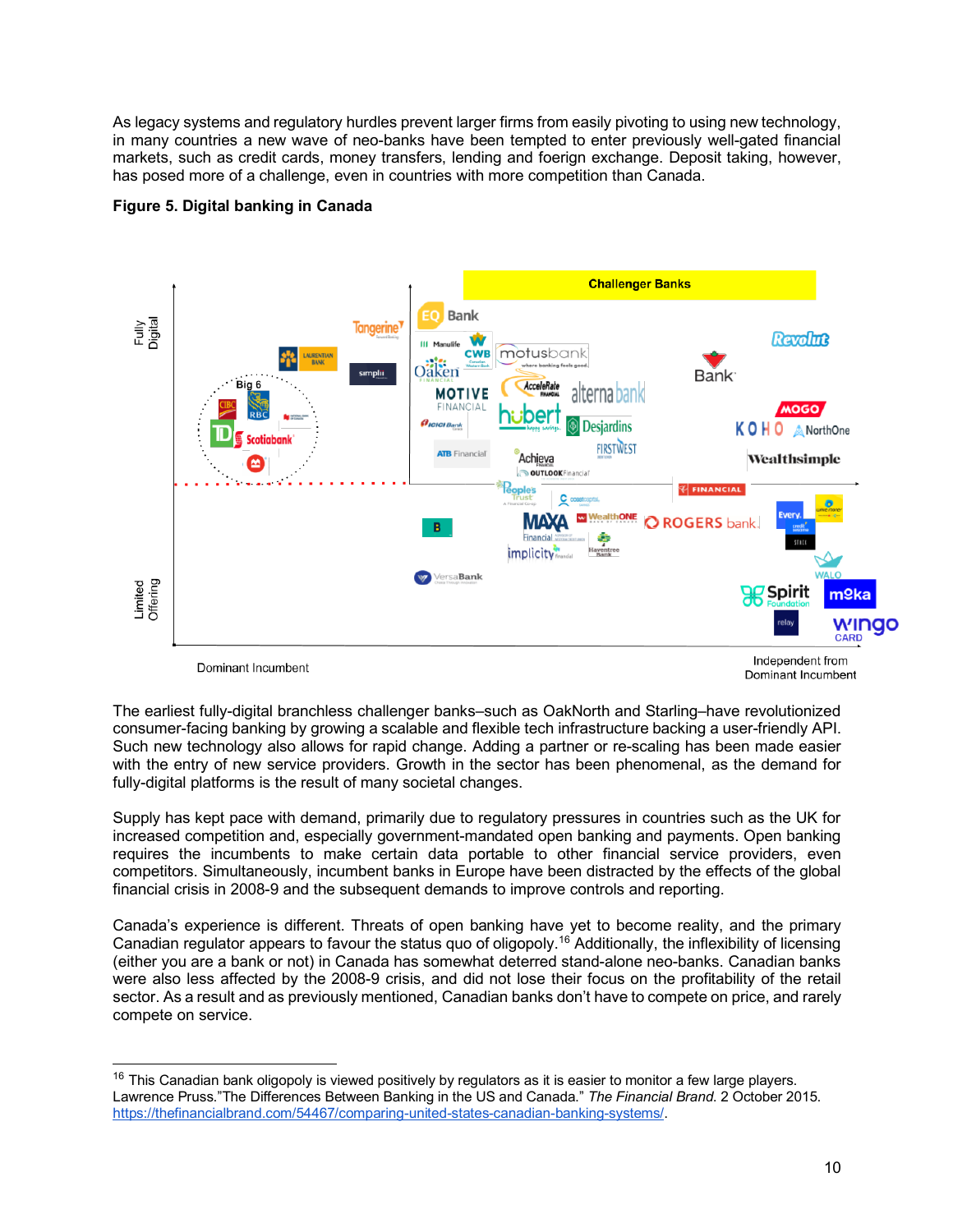An unwelcoming atmosphere has not completely halted the rise of challenger neo banks in Canada, as shown in Figure 5. Also challenging the incumbents and each other are the banking arms of large retail B2C companies (middle right); and offshoots of smaller Canadian banks, trusts and credit unions (middle). VanCity Savings and Canadian Western Bank (under the Motive Financial brand) provide two examples of the latter. Luring apathetic savers away from their oligopolistic suppliers has proved nearly impossible without very high savings rates and very low cost offerings, however. Some neo banks acquired by the traditional players (middle left of Figure 5), but generally the Big Six grew their digital businesses incrementally, if at all. Only one established a stand-alone bank CIBC's Simplii). This occurred mostly because the traditional banks realised they did not have a culture that would optimise the development of start-up challengers. EQ Bank its competitor Oaken fit right in the middle of Figure 5: greenfield banks of non-Big Six financial incumbents.

The y axis of Figure 5 identifies the degree to which the digital bank is full service digitally. Does it offer savings and chequing accounts? Credit cards? Registered retirement accounts? Investment advice? The x axis is the degree of independence from dominant incumbent financial institutions. The most obvious takeaway is that EQ has many fully-digital and even more mostly offline (all of the remaining Sched I's) savings banking competitors. EQ competes with the well-funded start-ups, joint ventures, digital offerings of the incumbents, greenfield online banks of the smaller players and the bricks-and-mortar Sched Is.

Even as the competitive environment is difficult digital savings banking in entrenched markets, fintech innovators face another huge hurdle, the Amazon/Uber effect. Many fintechs point to the long money-burn experiences of current industry giants such as Amazon to justify their large losses to date. Revenue is the focus, with the hope that profits will come in time, as with Amazon. But the elephant in the room that is rarely mentioned in fundraising pitches or strategic plans is the cost of bank customer acquisition and retention, and how many years of net losses are required to penetrate industries much less well-defended than Canadian finance. Amazon and Uber models require domination of the market, something no fintech can ever hope to achieve in the near term in Canadian banking.

In the meantime, it is not disruption–and certainly long-term unsustainable–to offer uneconomically high savings rates and products below cost by eating through capital. While consumers who switch may gain, the losers are the innovators, who all need to match the most aggressive so-called "disruptor". Zero commissions? 2.5% savings rates when other rates are near zero? Such is the norm in fintech.

Unprofitable businesses may shake up the sector but are far from long-term practical. On the other hand, while online banks are generally far from profitable, it is clear that there is client demand for such offerings. Online only banking is being adopted quickly, and it has sparked significant curiosity and challenge in Canada from the mainstream. Tangerine, the digital banking arm of Scotiabank, was an early disruptor that is now owned by an incumbent.

# **Buy, build, ignore or improvise?**

Success in launching a greenfield digital bank is anything but guaranteed. Headwinds resulting from the clash between traditional bankers and fintech disruptors can be fatal for projects without complete buy-in from all parties, and for the long term. PwC has recently claimed that \$ 900 billion has been "wasted" on fintech transformation, around 2/3rds of the total spent in 2018, while IDC suggests that 70 percent of digital efforts do not meet their goals.17 According to PWC, the main barriers to a successful in-house digital implementation for an incumbent are: (1) differences in expectations between upper management and the executing teams; and (2) failure to follow through to a fully-digital implementation with strong execution. This would therefore indicate that the best course of action for an incumbent is to buy or partner rather than build in-house. Or if launching within the larger firm, upper management will need to fully support the internal effort, and up to and even after full digitization.

 $17$  Ravi Kittane. "Banking on digitalisation: A transformation journey enabled by technology, powered by humans." PwC Malaysia. September 2020. https://www.pwc.com/my/en/perspective/digital/200907-pwc-blog-banking-ondigitalisation-a-transformation-journey-enabled-by-technology-powered-by-humans.html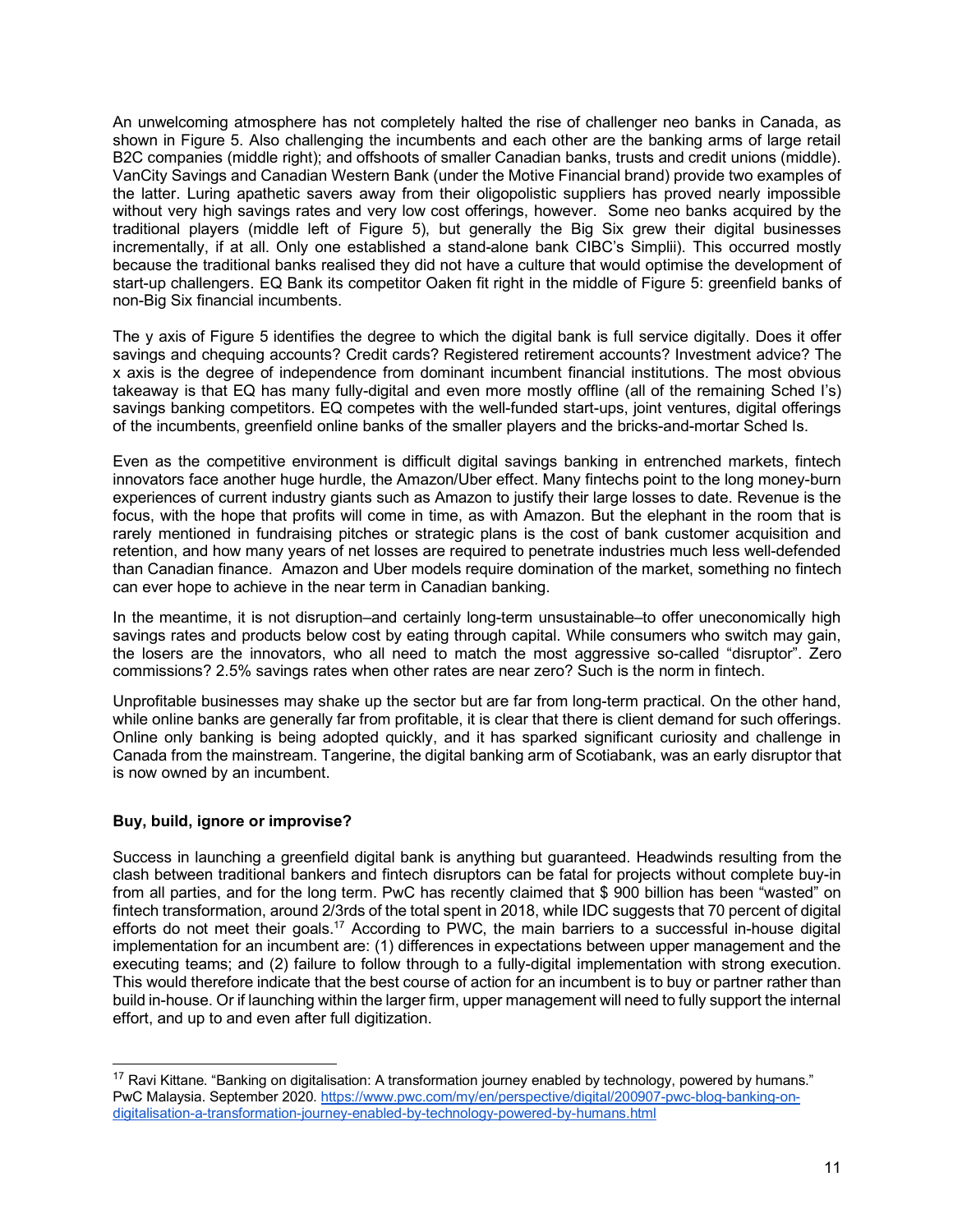Broadly speaking, the most important differentiation in approach begins with the decision to begin from scratch, by building a completely separate digital-only brand from the ground up, or integrate the brand into the institution's existing IT infrastructure.<sup>18</sup> This deviation in course determines whether or not the parent bank will adopt a parallel or greenfield approach to building a digital only bank.

The key differentiation between the two approaches is in the degrees of separation between the parent institution and the digital only brand. A parallel bank remains "an extension of the original organization, relying on the same legacy technology infrastructure" and really serves as an important branding or targeted marketing strategy.<sup>19</sup> On the other hand, a greenfield approach is a completely independent endeavour, within the parent bank, to experiment with creating something new outside of the restraints of a legacy system. For all intents and purposes, a greenfield approach functions as a startup within the bank, and allows the organization to achieve digitization over time. Startups are free to engage meaningfully with the fintech ecosystem and innovate their own products and services. Parallel banks often lack the true intention to achieve transformation, which means that the parent institution forgoes the long-term benefit of becoming a digital bank and achieves the short-term benefit of responding to current market disruption and consumer demand for digital products.

Greenfield approaches to digital banking are increasingly being marketed to traditional banks as the ultimate quick fix solution for their failure to gradually accommodate and integrate digital transformation (especially where parallel brands have failed to fill the gap).20

EQ Bank is not a neo-bank, as it operates under the same legal entity as the original Equitable Bank. Having its own brand and innovative marketing strategy, however, allows EQ to look and act like both a challenger neo-bank and a greenfield bank, combined. A digital challenger bank must focus on providing a seamless and 24/7 customer experience (UX) available anytime and anyplace (mobile, computer, tablet), and use customer data to provide automated financial services. Operationalizing this requires a highly flexible and integrated technology infrastructure, known as a platform, which allows the bank to connect it's back-end core banking systems and data stores to a front-end, through a system of channels which allow for the exchange of customer data, so that services (often by third party providers) can be provided in a timely and accurate manner. For traditional banks updating and altering their legacy infrastructure, with its extremely huge and unmanageable data silos, is a herculean task. Without fully transitioning a bank's core systems to a digital banking platform, it is impossible to provide a full user experience.

An entire industry has emerged providing neo-banks and incumbents alike with the building blocks needed to supply a wide array of digital experiences, from UX to cloud operationality. The options are endless, and therefore the successful customer-facing bank does not have to reinvent the wheel. An incumbent can simply "white label" a neo-bank, essentially subcontracting out the entire service to fintech. Alternatively, the incumbent could choose amongst a wide variety of plug-and-play options: cloud computing, UX design, AI-enhanced credit decisions, etc. This is the route that EQ Bank followed.

# **EQ Bank as digital challenger**

Equitable officially announced its intention to set aside revenue in order to pursue a digital banking solution to investors soon after it became a Schedule I bank in 2013 and hired Dan Dickinson, from Schedule I Bank

https://www.oliverwyman.com/content/dam/oliver-wyman/v2/publications/2019/sept/greenfield-corporate-banking.pdf.; "The Greenfield Approach: Accelerating a New Era of Growth and Innovation in Insurance." *FinTech Futures.* 16 June 2019. https://www.fintechfutures.com/2019/06/the-greenfield-approach-accelerating-a-new-era-of-growth-andinnovation-in-insurance/; and Kathleen Boyle. "BANK X: The New New Bank." Citi GPS: Global Perspectives &

 <sup>18</sup> Paul Schaus. "The Right Approach to Digital-Only Banks." *American Banker.* 26 November 2018, https://www.americanbanker.com/opinion/the-right-approach-to-digital-only-banks.

 $19$  ibid.

<sup>&</sup>lt;sup>20</sup> See for example: Ronan O'Kelly, Martin Sommer, and Katrina Bowen, "Time to Start Again: How Greenfield Can Transform Corporate Banking," Corporate Banking Insights (Marsh & McLennan, 2019),

Solutions (Citigroup). March 2019. https://www.citibank.com/commercialbank/insights/assets/docs/2019/Bank-X.pdf.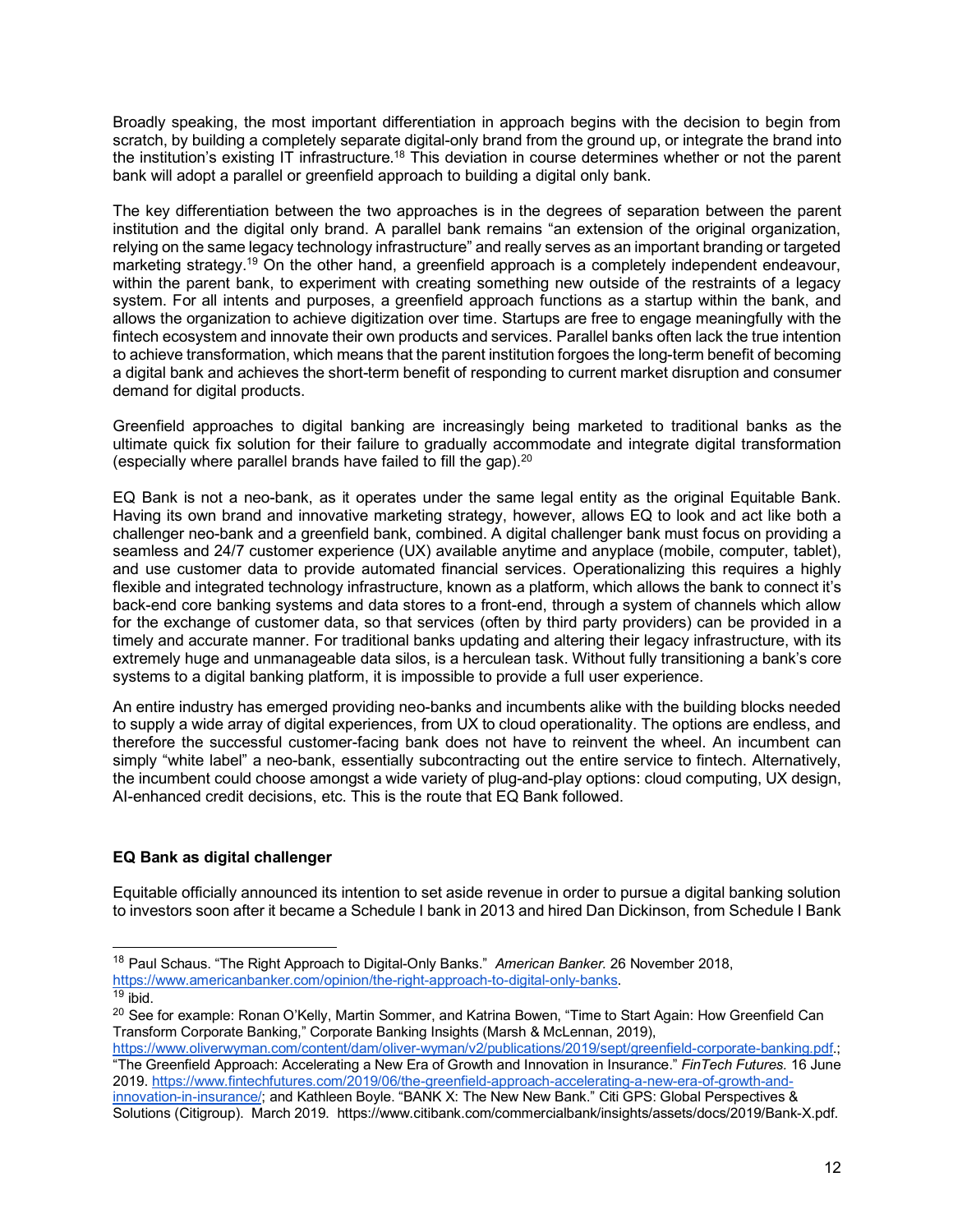of Montreal, to lead the project as VP of Digital Banking (Figures 6 and 7). To bolster their leadership and further streamline the process, Dickinson and new VP of technology Dan Broten enlisted the help of several technology and consulting houses and merged their service providers with their in-house team. Vendors became partners. Deloitte Digital, Konrad Group, Temenos, Microsoft Azure, Long View Systems, Atlassian, Blended Perspective and Blanc Labs were critical to each stage of digital transformation–from the launch of EQ Bank to its subsequent cloud migration.



# **Figure 6. Timeline of Evolution Towards EQ Bank Launch**

What advantages could an EQ Bank have, given the highly competitive marketplace on one hand and the apathy of the traditional Sched I customer on the other? This is where Equitable's huge disadvantage became EQ Bank's tremendous opportunity. The only solution is to provide a sustainable value proposition for the customer. Most non-majors need teasers and incentives above those of the majors. Yet if stickiness is low, which is likely for first mover customers, when the value proposition moves beyond giving away free money and eating away at capital, the customers will leave. For such an unsustainable business model, both customer acquisition costs and churn are high.

EQ avoids this major hurdle by knowing it can offer rates higher than the incumbents and even higher than most competitors in the long run, and not as a teaser. Thus, customers can come for the rate and stay for the rate as well as an enhanced user experience in a full-digital world. In this way, a non-sticky business becomes a sticky business. The "moat" in this case is the ability to pay a high savings rate and still improve the quality of funding for Equiable's primary business of originating and funding alternative mortgages. Indeed, Equitable has an extremely profitable business model, which only benefits from diversifying and reducing the costs of funding.

Equitable's starting position as an incumbent challenger bank did not include the advantage neo banks have of being born digital, nor the name recognition of the incumbents. The experience of building EQ Bank, however, indicates that opting for a digital-only offshoot presents a potential game changer, especially for banks that can successfully match Equitable's implementation. Equitable demonstrated key characteristics of an agile bank, capable of successfully implementing a digital transformation, namely

- 1. a customer-first mindset;
- 2. minimal ongoing fixed costs, due to tech-heavy branchless model;
- 3. full board and upper management support and the resulting rapid decision making and product distribution; and

Source: Company Reports and Press Releases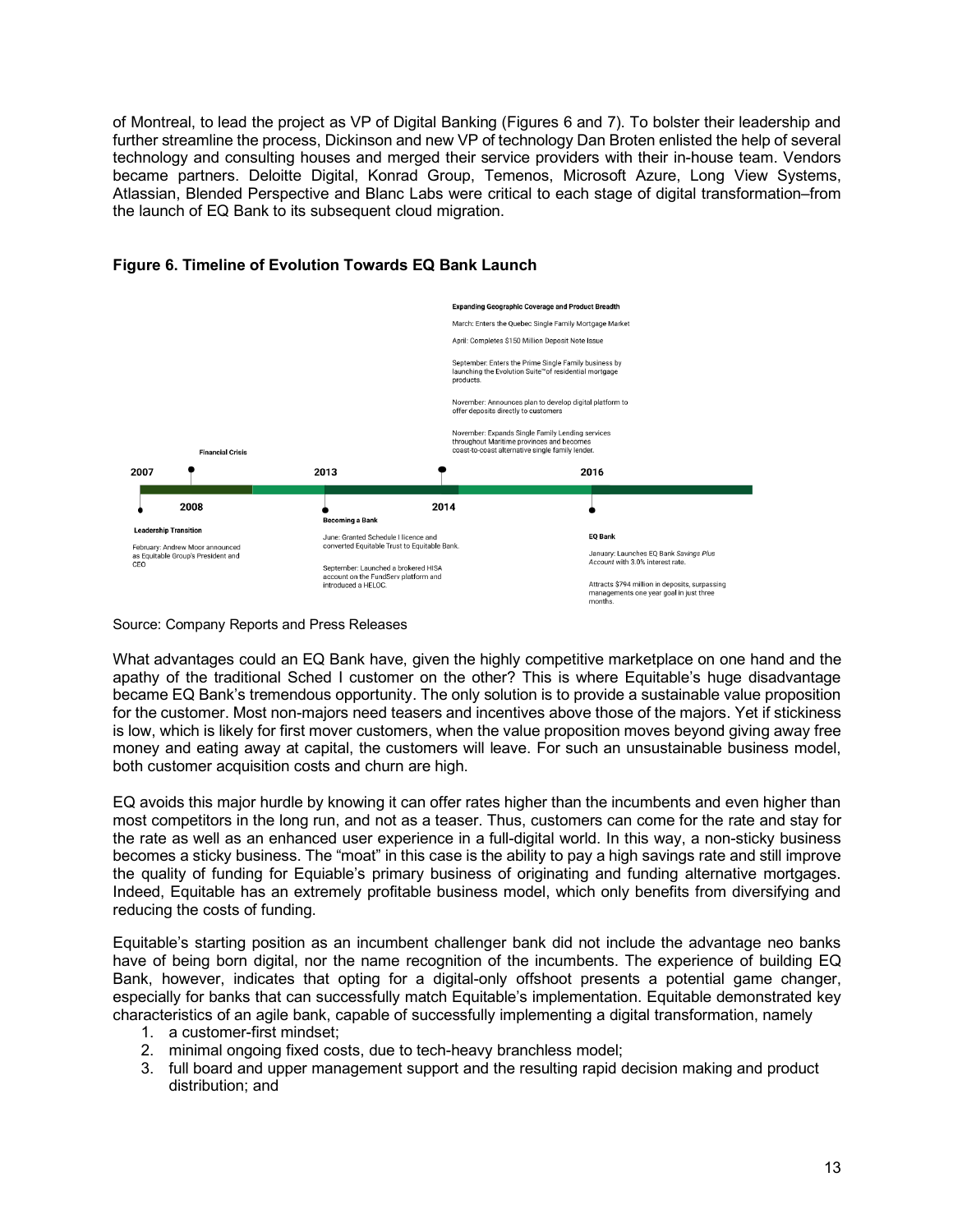4. a "phygital" approach to channels which responds to consumer behavior and avoids relying solely on digital channels: Fully digital is not the solution to every Equitable product or service.<sup>21</sup>

# **Figure 7: Equitable top management**



\* Tim Wilson resigned on 10 August 2020.

#### *The Consumer*

The first phase of the project required identifying a consumer need–a gap in the market. Equitable's existing business model emphasized identifying niche, or underserved, areas of the Canadian mortgage lending market and then capitalizing on the opportunity to streamline its services and products to fill these gaps. Therefore management was well-placed to challenge in digital as well.

According to Dickinson, part of the pleasure in constructing a "greenfield bank," is that one is able to start anew, unencumbered by these dilemmas in the design and building process. Dickinson identified his consumer segment and the gap his product was to fill based on a board and deep investigation into consumer behaviour. In particular, a report commissioned from Canadian market research group Environics revealed that consumers desired an easier way to track spending habits, operate jointly, and manage money from one account.<sup>22</sup>

The mobile app journey began with Deloitte Digital, and a digital design consultancy. The standard approach in the banking community, as Dickinson describes it, is to "start from a 200-page requirements document detailing what they want systems to do, versus what the customer should experience."<sup>23</sup> This misstep results in trying to push existing products onto the consumer and misses the chance to win over digital consumers that are not as persuaded by trust in a banking license as they are in ease of use, and maximum technological portability.

The growing trend in millennial banking habits towards increasing reliance on smartphones indicates the importance of digital channels as the face of the bank. Unfortunately, incumbents often underperform in this area, attracting the ire of their younger customer segments. And waste money in the process.<sup>24</sup>

<sup>24</sup> "The Bank Branch and Call Center Traffic Jam." Bain Consulting. 29 November 2016.

 <sup>21</sup> Brett King. *Bank 4.0: Banking Everywhere, Never at a Bank.* (Newark, United Kingdom: Wiley, 2018): 300. "Optichannel and Digital Omni-channel Phygital strategies, or optimising physical and digital channels to work in concert, is pretty key for future agility. Reliance on one channel for any core activity is a constraint Agile banks don't want they watch customer behaviour and respond accordingly."

<sup>&</sup>lt;sup>22</sup> "Are We Spenders or Savers? EQ Bank Survey Conducted by Environics Research Finds Canadian Couples Wear Rose-Coloured Glasses." Environics Research (blog). 18 October 2016.

https://environicsresearch.com/insights/spenders-savers-eq-bank-survey-conducted-environics-research-findscanadian-couples-wear-rose-coloured-glasses/.

<sup>&</sup>lt;sup>23</sup> Dan Dickinson. "Digital Bank Ingredient #3: Air Traffic Controllers." LinkedIn. 1 February 2017. https://www.linkedin.com/pulse/digital-bank-ingredient-3-air-traffic-controllers-dan-dickinson/.

https://www.bain.com/insights/bank-branch-call-center-traffic-jam/. Though digital solutions are usually intended to be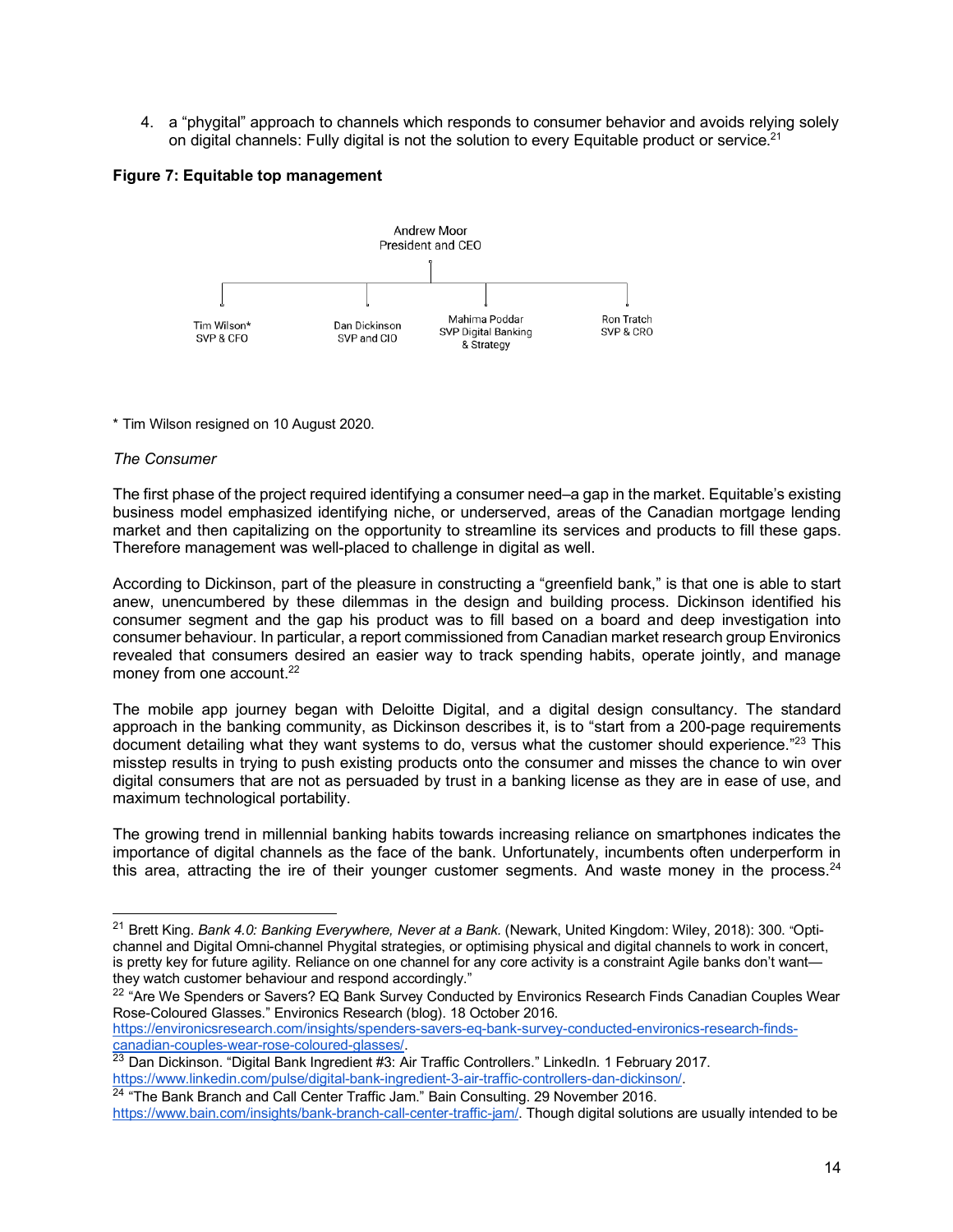Dickinson navigated this issue by "using the usual story map / wireframe / design process [,which] really helped us surface where systems or regulations would constrain the UX so we could resolve those issues early."25

EQ Bank's first product, the Savings Plus Account, allowed customers to set and track savings goals, manage bills/payments, make transfers between chequing and savings, and earn higher interests all from one account (hence the "Plus"). Though the customer is meant to experience the account as a simple and fluid set of applications and functions, in reality, this is a very complicated and heavy load of tasks which could not have been achieved without implementing a single platform, front-to-back, fully integrated solution. The platform needed to be as seamless as the customer experience.

#### *The Platform*

EQ Bank is built for banking in a dynamic and rapidly changing fintech ecosystem, in which a legacy infrastructure consisting of brick and mortar branches and methods for storing customer data that have been around since the 1960s simply cannot implement the procedures necessary to leverage customer data and enhance end-to-end customer journeys.

A necessary condition for fully realizing the structural/technological infrastructure necessary to implement "frictionless banking," building and designing an advanced tech platform and software system presents a series of important decisions for a bank's management. EQ outsourced the bank's core system to Temenos.26 This allowed EQ Bank to launch in 18 months, several years later migrating seamlessly to the cloud, and to scale when needed, now and in the future. Temenos' retail banking platform–a common solution among its competitors, such as Canadian Western Bank (Motive Financial) and Coast Capital Financial–offered a versatile and easily upgradable architecture, around which the Equitable both built their own services and products and integrated those of their third party partners (Figure  $8$ ).<sup>27</sup>

Years later, EQ Bank benefitted from its easily upgradable and modular core banking system. Migrating to the cloud in 2019 merely required an upgrade and plug-in implementation of cloud-based products. The global research and advisory firm recently named EQ Bank as "Model Bank of The Year" for Banking in the Cloud. Celent emphasised that they were persuaded by the fact that "this was not just a migration to the cloud but also a core system upgrade to a core five versions ahead of where the bank was at the time."28 Dickinson stated the post-cloud platform "looks and feels the same, but it should accommodate our growing family for a few more years to come."<sup>29</sup>

# **Figure 8: EQ Bank architecture**

l

a cost-saving measure at an incumbent, when improperly implemented they are a net additional cost in follow up nondigital service requirements.

<sup>25</sup> Dan Dickinson. "Digital Bank Ingredient #3: Air Traffic Controllers." LinkedIn. 1 February 2017. https://www.linkedin.com/pulse/digital-bank-ingredient-3-air-traffic-controllers-dan-dickinson/.

<sup>&</sup>lt;sup>26</sup> Temenos Press Release. "New Digital Bank Launches on Temenos RetailSuite." 25 February 2016, https://www.temenos.com/news/2016/02/25/new-digital-bank-launches-on-temenos-retailsuite/

 $27$  ibid.

<sup>&</sup>lt;sup>28</sup> Craig Focardi and Stephen Greer. "EQ Bank: EQ Bank to the Cloud!" Celent Insights,.15 April 2020, https://www.celent.com/insights/455872201.

 $29$  Dan Dickinson. "Lifting the House & Rebuilding the Foundation." LinkedIn, 11 November 2019, https://www.linkedin.com/pulse/lifting-house-rebuilding-foundation-dan-dickinson/.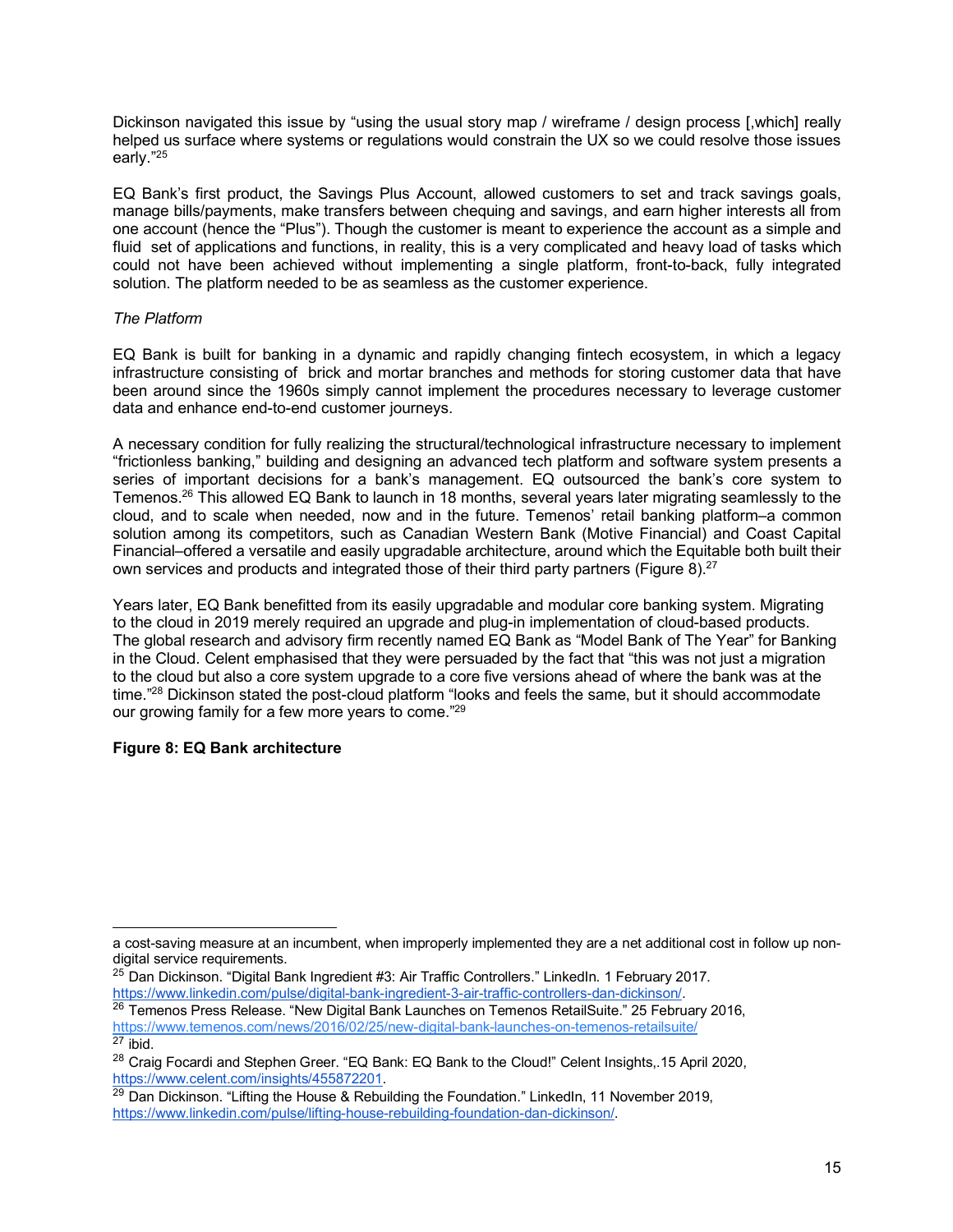

Source: Based on a diagram from Craig Focardi and Stephen Greer. "EQ Bank: EQ Bank to the Cloud!" Celent Insights. 15 April 2020. https://www.celent.com/insights/455872201.

The ability to quickly scale a product is critical for a digital bank. At first, EQ was unprepared for the demand for their high interest savings account. As a result, EQ Bank had the classic conundrum of not being able to open accounts fast enough in the initial stages: a waitlist was adopted. Dickinson is quoted as saying "It was a good problem to have but we didn't feel at all good about how that went."<sup>30</sup> A lesson was learned. Currently (2020), the cloud migration and updates to the platform have prepared the bank for more recent rapid growth. This was needed during the early stages of COVID: EQ Bank experienced triple its historical average in new account signups in the twelve months ending 30 June 2020.

Unsurprisingly, the initial development costs for the digital bank translate into skyrocketing technology budget, even as a percentage of growing revenues (Figure 9). Though the ongoing cost of maintaining and expanding the platform are lower when the bank is digital, incumbents often fail when confronted with increasing costs without immediate revenue, never mind income, gains. Equitable can stay the course due to its advantage on the funding side of the business as well as the vision to believe that Canadian' want a seamless financial "hub" experience.

# **Cross selling and partnerships**

A bank that has a moat around its high non-teaser savings rate and committed to a seamless customer experience sets itself up to be used as a portal for other financial services, effectively digitally perfecting a bricks-and-mortar one stop shop. Now any product can be plugged into the EQ Bank platform, allowing for cross-selling. Whether this was part of the original plan or not, Moor quickly publicly revealed a plan to capitalize on partnering on its platform, striking deals with other digital product providers. In some cases arrangements have roots in direct investment at for example, Borrowell and Wealthsimple.

<sup>&</sup>lt;sup>30</sup> "Canada's Twist On The Digital Banking Model." Pymnts.com. 13 August 2018. https://www.pymnts.com/news/digital-banking/2018/eq-bank-canada-savings-plus-account-consumer-bankingtechnology-solutions/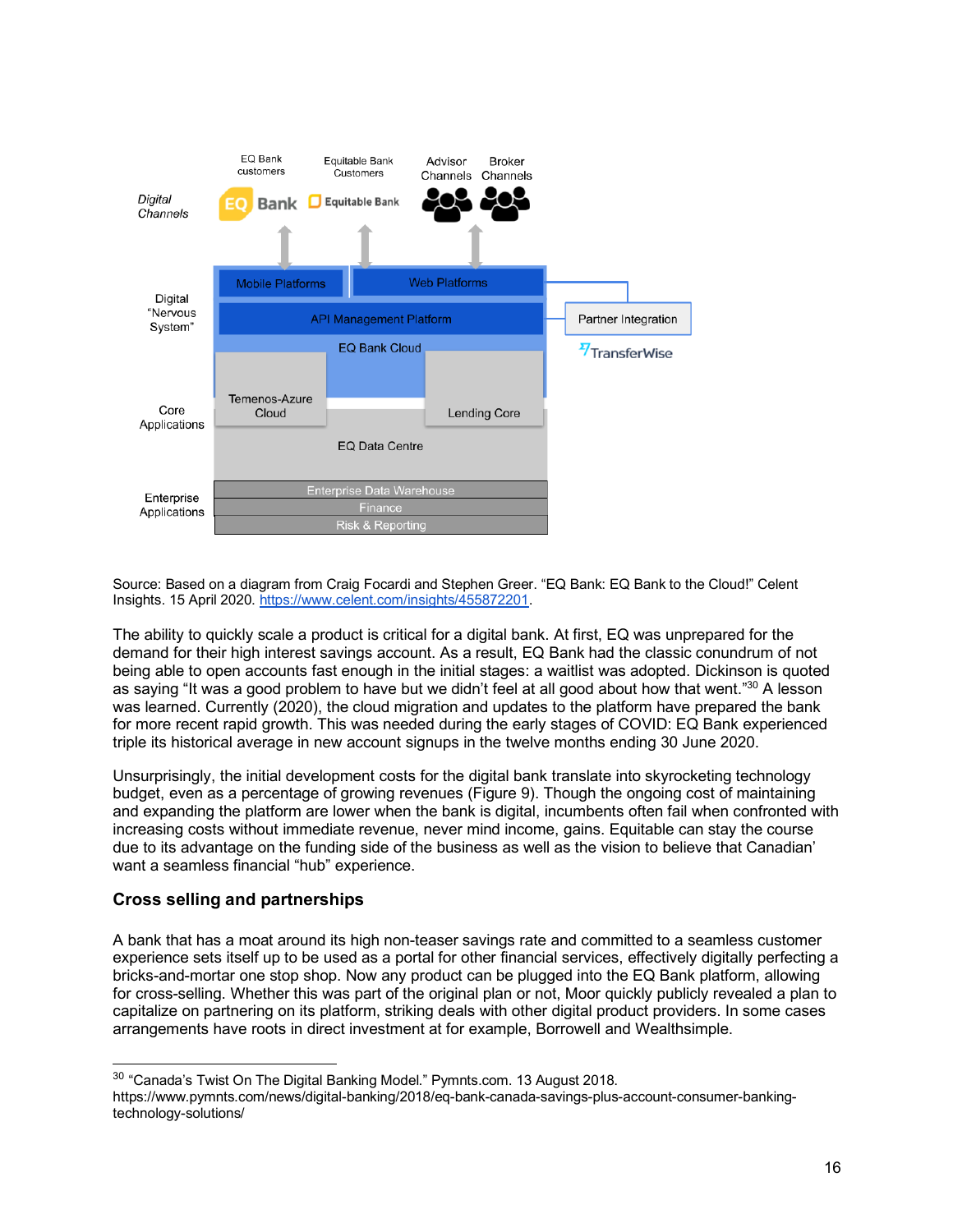

Technology **Penduct Marketing •** % of Gross Revenue

# **Figure 9: Technology and marketing spending trends for EQ**

Spending on Technology, Product, and Marketing in \$ and as a Percent of Gross

Source: Equitable Group Reports

In any case, cross-selling and seamlessly delivering profitable products such as foreign exchange services/money transfers further justifies the digital bank as a stand-alone business, even ignoring the funding benefits. Perhaps the most interesting of the cross-selling initiatives is Equitable's partnership with Transferwise. EQ Bank was the first Canadian bank to partner with TransferWise in 2019. TransferWise's API integrates directly into the EQ Bank digital platform, thus allowing customers to access cheaper and faster international payments. Such value-added is possible once customers are "hooked" on your site.

# **Results**

In hindsight, Equitable had no choice but to go at least mostly digital to expand its funding options. Equitable's major competitor was moving in the same direction with Oaken Financial, its online bank. And the dual threat of either a Big Six takeover of Home Capital or a monopolization of deposit hubs by competitors required Equitable to seek its own direct deposit source. Yet EQ Bank went beyond expectations to build a fully digital platform that used its competitive advantage on rates to attract crossselling opportunities through a nearly-seamless UX.

EQ Bank's digital strategy achieved a laudable list of firsts. In 2016, EQ Bank became the first digital banking platform to launch mobile first and broke records by surpassing \$2.5bn deposits, 3 years postlaunch--faster than any branchless bank. In 2017, EQ Bank surpassed TD bank by becoming the first to completely migrate their core banking platform to the cloud. In the shadow of Covid-19, being Canada's first "born digital" bank has secured its survival, even forged ahead, whilst competitors desperately grab at digital solutions.31

The pace of EQ Bank's growth since they first launched their SavingsPlus Account in January 2016 outpaced Equitable's 1st, 2nd, and 3rd year growth plans in 12 months. In 2017, despite several glitches,

<sup>&</sup>lt;sup>31</sup> Steve Randall. "EQ Bank sees sharp rise in digital banking." Wealth Professional. 9 June 2020. https://www.wealthprofessional.ca/news/industry-news/eq-bank-sees-sharp-rise-in-digital-banking-amid-globaltrend/330354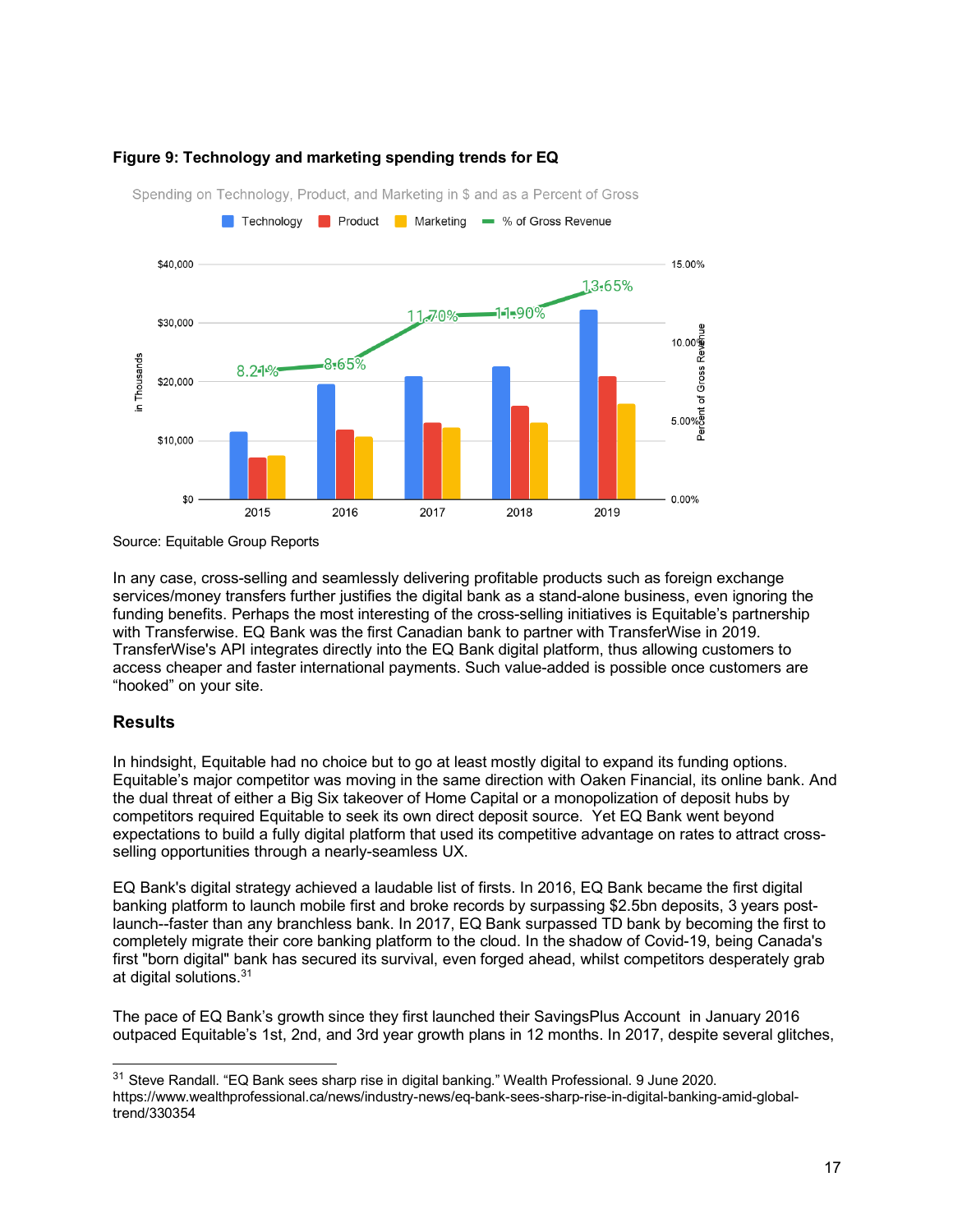savings deposits increased by 52% alone and by 2018 EQ announced that it had surpassed \$2 billion in deposits from over 60,000 customers. Overtime, it has grown its SavingsPlus account product to offer GICs and has integrated partner APIs directly into its system.

#### *Funding goals achieved*

Equitable has a huge advantage on its competitors as deposits result in immediate savings in addition to added diversification, fully justifying the decision to go digital. When a neo bank pays its depositors a high rate of interest on demand deposits, there is a cost to this subsidy that must come from outside funding in the beginning. Equitable can match these rates as they are cheaper than its current average cost of funds, while bank deposit diversifies Equitable's funding base and allows cross-selling opportunities for its other business lines as well as partnerships. As a result, the early growth strategy does not have to be cross-subsidized or otherwise funded. Patience is permitted and, indeed, preferred.

Regardless of future synergies with partners or revenue resulting from directly competing with the "banking establishment", Moor readily admits that the funding obtained from EQ Bank greatly improves Equitable's lending business (Figure 10):

*A differentiating factor in Equitable's business model as compared to many other challenger banks around the world is our ability to deploy the deposits that we gather consistently and profitably. We operate an integrated balance sheet and lend across a growing range of retail and commercial asset categories.*<sup>32</sup>

Credit and equity analysts note regularly that EQ Bank has added funding stability through access to direct deposits.<sup>33</sup>



#### **Figure 10: Equitable Funding Sources: 2019**

Source: 'Q3 Report: Three and Nine Months Ended September 30, 2019', http://eqbank.investorroom.com/download/EQB+Q3+Nov+5+10+am.pdf.

#### *Brand awareness*

<sup>&</sup>lt;sup>32</sup> "Equitable Group Fourth Quarter Report 2019 For the Three and Twelve Months Ended December 31, 2019." 1 January 2019.

<sup>33</sup> Maria Khoury and Sohail Ahmer. "Equitable Group Inc. and Equitable Bank: Rating Report." DBRS Morningstar. 8 August 2019.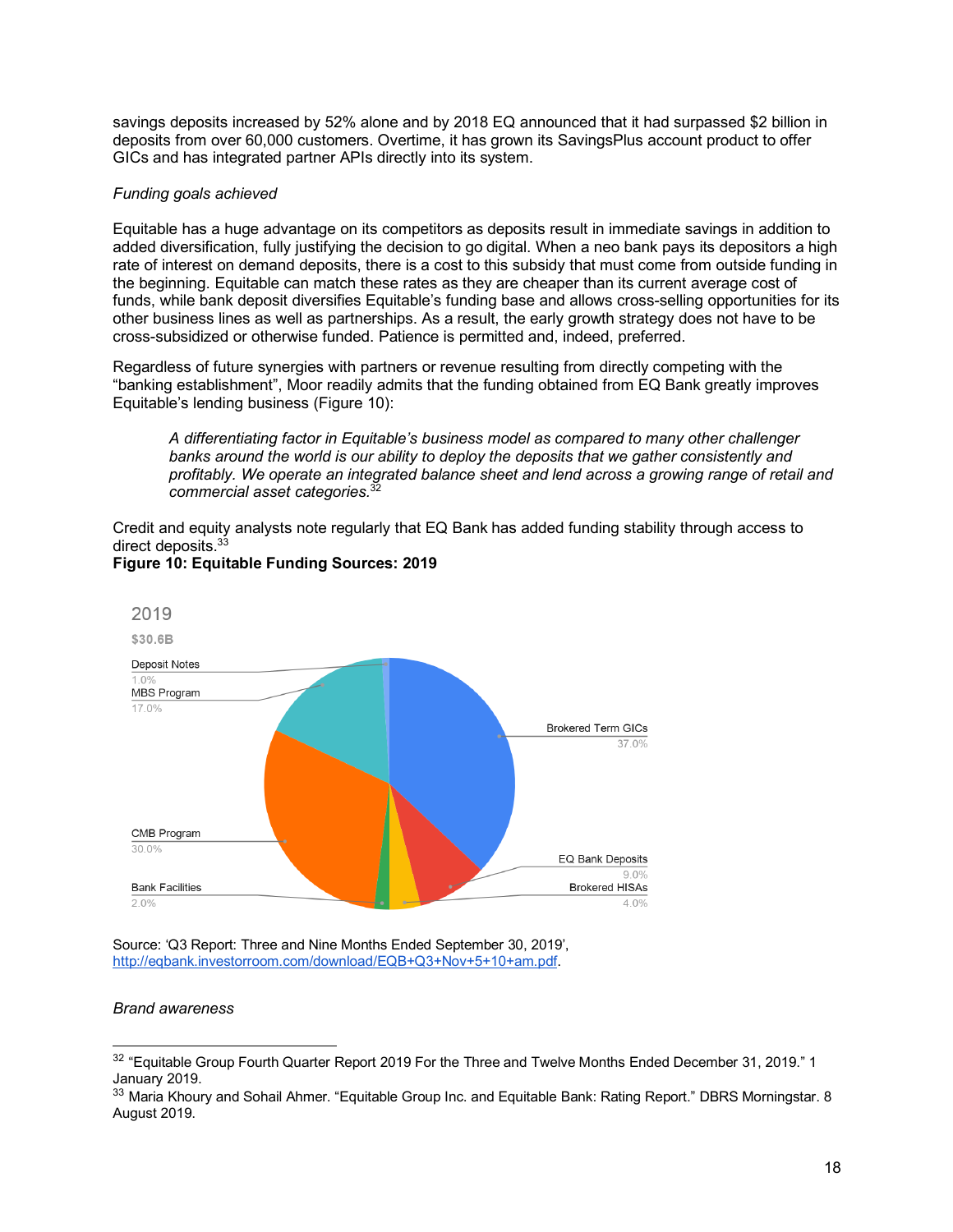Early adopters have been attracted to EQ Bank in the first instant by its rate. Since that rate is in no way a "teaser", EQ Bank has less churn risk than its neo-bank and greenfield competitors. EQ Bank has gambled on its customer experience, betting that clients that come for the rate will stay for the seamless hub experience. EQ Bank can then act as gatekeeper, selecting the best products to provide by bankingas-a-service (BaaS, writ large).

# *Plug and play partnerships with other fintechs, other traditional providers and internal product offerings*

By acting as a client finance hub, EQ Bank should be able to use data analysis to streamline or add to its product offerings. With B2B BaaS product offerings only likely to improve, being in the position of gatekeeper with a moat is ideal. EQ focused most recently on developing partnerships with highly valueadded products such as international transfers, and EQ's marketing reveals its knowledge that its cross selling is as important as its savings product for future growth.

# *Scalability*

Equitable's own words speak for themselves on the advantages of their seamless platform and cloudcentric strategy. According to the 2019 annual report, outsourcing most of its platform development and locating it in the cloud gives EQ "the advantage of scalability, reduced costs in the long-run, enhanced security, and the agility to change our products and services quickly."34

#### *Crossover into incumbent business line / Streamlining legacy operations*

The EQ Bank journey has resulted in synergies with the firm's dominant alternative lending platform. Equitable has been able to improve its traditional businesses by creating a new borrower UX and replacing legacy systems with cloud-based scalability.<sup>35</sup> Lower costs and better customer experiences in the firm's primary business lines should improve profitability and/or competitiveness. Equitable Bank (lending and deposit-taking) can run on the same platform as EQ Bank (Figure 7). Once complete, the move to a fully-digital infrastructure similar to EQ Bank will also improve scalability and responsiveness to chase in the industry landscape.

# *Improved data analytics*

By being fully digital, EQ can easily apply techniques such as ML/AI to all aspects of its business. This makes a change from the difficulty in harvesting information from disparate legacy systems, which is often the case for incumbents.<sup>36</sup> The value of being a gatekeeper is, like with Facebook or Google, being the owner of customer behaviour data.

# **Equitable's future in fintech**

When describing the rationale behind building EQ Bank from scratch, in-house, to investors and industry press, Equitable's CEO, former CFO Tim Wilson, and CIO Dan Dickinson often prioritise diversifying

 <sup>34</sup> "Equitable Group Fourth Quarter Report 2019 For the Three and Twelve Months Ended December 31, 2019." 1 January 2019.

<sup>35</sup> "Equitable Bank Launches MyEquitable Customer Portal in Collaboration with Blanc Labs." Blanc Labs Portfolio. 22 February 2018. https://blanclabs.com/news/equitable-bank-launches-myequitable-customer-portal-in-collaboration-with-blanc-labs/.

<sup>&</sup>lt;sup>36</sup> Capgemini and Efma. "World FinTech Report 2020." World FinTech Report 2020 (Paris, France: Capgemini, 21 April 2020), https://www.capgemini.com/us-en/news/world-fintech-report-2020/, especially pp.7-10 and Figure 4; Fintegrate Zone 2019, in collaboration between Oliver Wyman and BRINK/Marsh & McLennan Insights., "FinTech in the Age of Attacker Expert Perspectives on FinTech in Asia." in *Brink Compendium*, vol. 4, Embracing Disruption: 53. https://www.mmc.com/content/dam/mmc-web/insights/publications/2019/apr/Fintech-compendium.pdf; Flybits. "The Fundamental Truth About Digital Transformation In Financial Services." 2019. https://www.flybits.com/resources/blog/digital-transformation-in-financial-services/.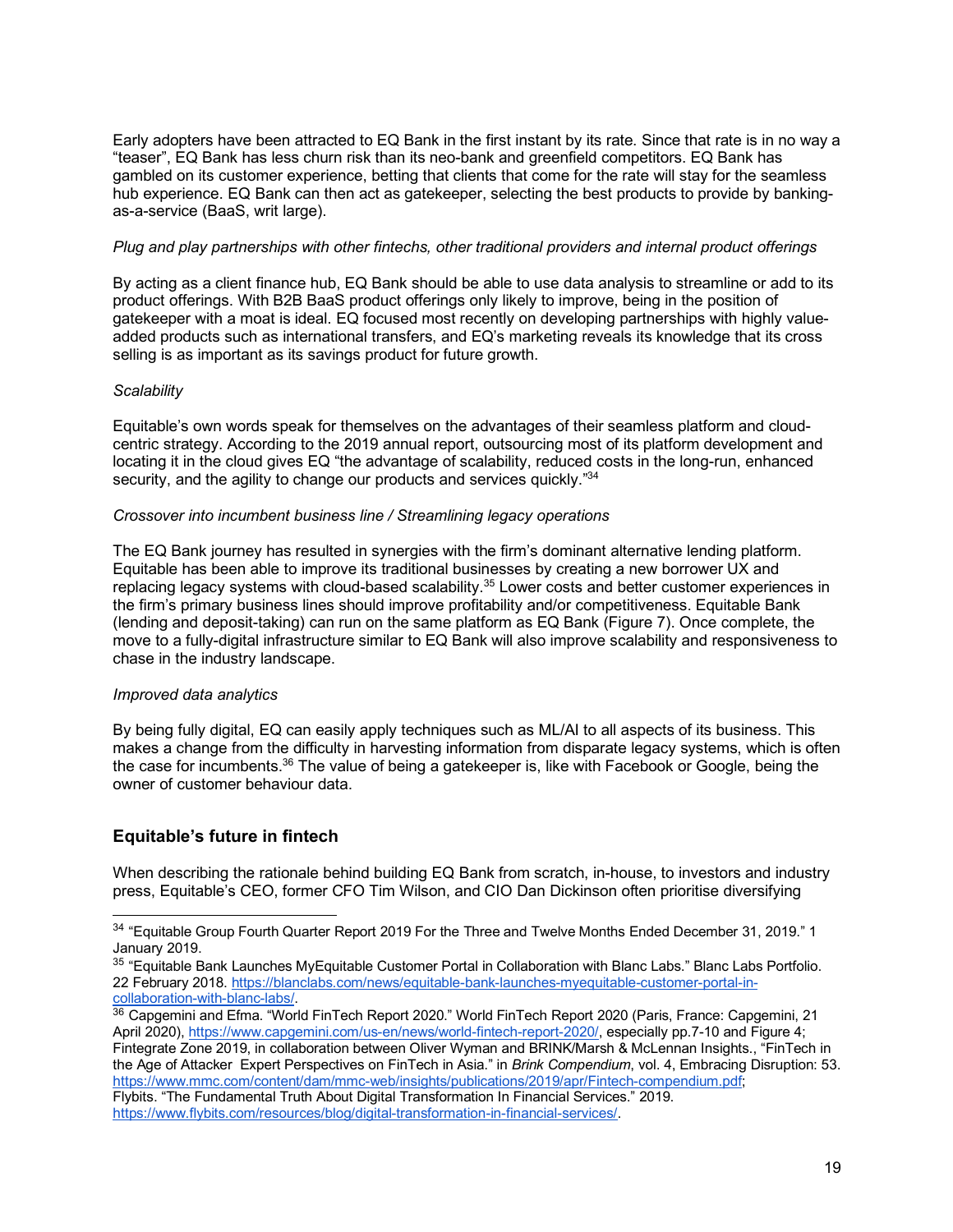funding as the primary motivation. However, a more in-depth review of Moor's interviews in the press and commentary from transcripts of quarterly calls with investors highlights the long-term strategic aims of the Bank concerning their "digital vision". Particularly revelatory, Moor pitched the successful launch of EQ Bank in his 2016 fourth quarter earnings summary call as "positioning Equitable to innovatively answer the needs of a cashless society."37 Moor explained that "over the next few years by building on our competence in digital banking, continuing to broaden our services in the mortgage broker community, and investing with the fintech committee, we intend on cementing our leadership position as Canada's challenger bank."38

Beating the Big Six is not an immediate goal. But Equitable knows it can find profitable niches given the right strategy, data and execution. Equitable's funding problem required it to figure out what changing a marketplace for not only retail client deposits and alternative mortgages but also cross-selling alternatives looked like.

#### *Client retention - the ultimate challenge*

Will EQ Bank eventually be able to lower its savings account rate? For now, the goal is to get as many people to sign up as possible, which they do by offering a higher interest rate over competitors. This they can afford to do for reasons previously given, for now. The *Financial Post* quotes Mahima Poddar, SVP of Digital Banking and Strategy, as justifying "lower profits on our end" by the hope that "cross-sell opportunities will pay off the investment we have on the savings side."39 As RateHub's president points out, however, in a *Financial Post* piece, "It's quite clear the majority of Canadians either aren't paying attention or don't care enough about the difference between 0.05 and two per cent."40 Yet even Equitable's high rate, while not a "teaser" as such, is limited in that it applies to a maximum of \$100,000. High savings interest rates are not ideal for any of the challengers. COVID, however, may have hastened the move to digital, and Equitable is confident that it currently has the products, service and UX to compete with all digital comers.

The recent pandemic has created an imbalance in the tension between banking with a full-service incumbent and a challenger bank, and it is unclear how the competitive landscape will be altered. There is some evidence that incumbent financial institutions are gaining market share. Yet other evidence indicates that Canadian savers are taking the time to investigate non-traditional options and may eventually switch as long as rates justify it. Poddar concludes, "Canadians are becoming more value conscious, and we've noticed a willingness to invest the time to find options that will make their money go further."41 Apathy may not last forever.

#### *Open banking*

Moor is a major supporter of open-banking and is committed to securing Equitable's position as a digital banking leader in a rapidly evolving FinTech ecosystem. The Canadian banking market is as closed as is possible in a developed economy. As Moor wrote in an open letter, he believes that "it is easy to see how Canadian society can benefit both from a dialogue related to data rights and greater transparency on pricing and products in what, by global standards, is a concentrated financial services sector". But this is a view that would be expected, as allowing better access to customers' data by the customer and by competitors is a threat to the entrenched banking interests. Client confidentiality has also been cited as an issue by the incumbents. Nevertheless, many of the largest financial institutions are partnering with

 <sup>37</sup> "Q4 2016 Equitable Group Inc Earnings Call - Final." *Fair Disclosure Wire*.17 February 2017.  $38$  ibid.

<sup>39</sup> Victor Ferreira. "In a low-interest-rate world, high-interest savings proving a big winner for smaller banks." Financial Post. 25 May 2020. https://financialpost.com/investing/in-a-low-interest-rate-world-high-interest-savingsproving-a-big-winner-for-smaller-banks.

 $40$  ibid.

<sup>&</sup>lt;sup>41</sup> Omar Faridi. "Canadian Banking Challenger EQ Bank Has Reportedly Surpassed \$3 Billion in Total Deposits." Crowdfund Insider. 7 June 2020. https://www.crowdfundinsider.com/2020/06/162415-canadian-banking-challengereq-bank-has-reportedly-surpassed-3-billion-in-total-deposits/.